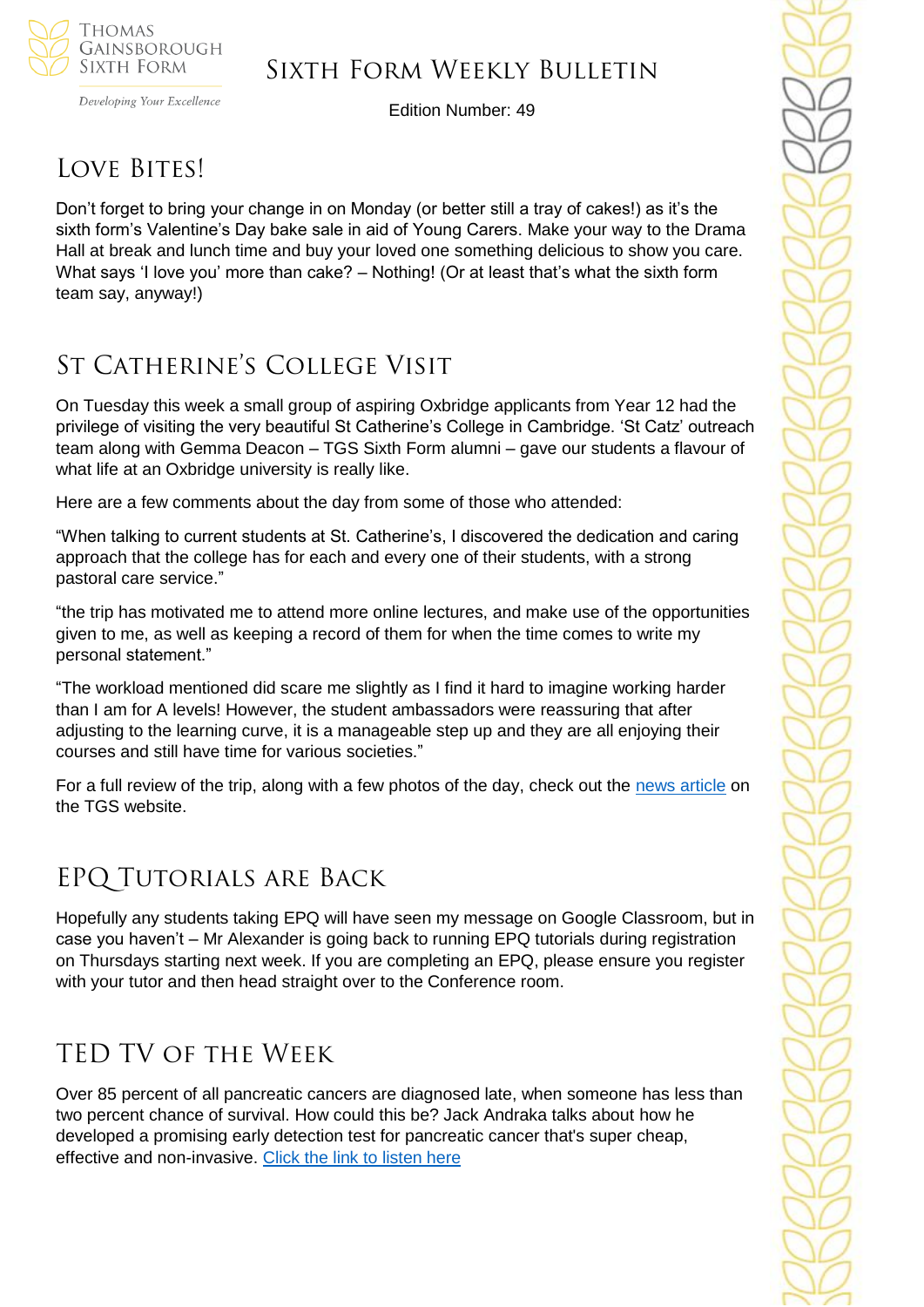

Developing Your Excellence

Edition Number: 49

### Careers News

### **In-house Employer Workshops**

### **Suffolk Market Events (Events Management) – 24th Feb**

Find out what it is like to work in events management, ensuring the local events we enjoy are delivered safely, on time and on budget.

### **Care Development East (Care Work) – 9th March**

Find out what it is like to work in the care industry in our region and the variety of rewarding roles within it.

### **Royal Navy – 24th March**

A live virtual presentation by Cpl Ian Lamb highlighting the variety of roles within the Royal Navy, what skills and attributes they are looking for and information about the application process

### **Morgan Sindall – Quantity Surveyor 6-8th April**

Ex-student Brad McLaughlin will be talking about his work as a quantity surveyor and wider opportunities within the construction industry and construction.

**Careers Web Page** – For a full list of companies that offer virtual work experience in several different sectors please see the "Careers" page of the school [website](https://tgschool.net/careers) and scroll down.

### **How to arrange work experience in Year 12:**

1) Look at your Morrisby results and talk to family or friends for ideas. The more research you have carried out beforehand, into different options, the more valuable experience you will get.

2) Come to the careers hub and register your interest with Ms Perkins.

3) Paperwork needs to be collected and completed 4 weeks prior to the work experience taking place.

4) Please consider transport to and from the company you want to apply to.

5) Students are allowed up to 2 x 5 days during term time with up to two employers.

6 ) Please consider virtual work experience as well as face to face by signing up free of charge to Speakers for Schools virtual work experience and other online providers (see careers website for a list of other providers)

7) Ms Perkins needs to be made aware of any work experience (other than Saturday jobs) you arrange directly with employers in order for her to keep a record. Paperwork is still required for this.

#### **Stone King Law Open Day**

We are excited to announce our first virtual Open Day in February 2022, which will give students a real insight into the legal profession and the possible career pathways into law.

We hope the sessions will give participants an overview into Stone King and the legal profession, but also access to helpful and informative sessions such as CV and interview workshops. We have limited spaces available so if you are interested in attending, please contact our Talent Acquisition Team at [recruitment@stoneking.co.uk](mailto:recruitment@stoneking.co.uk).

### **PwC Work Opportunities**

PwC have a range of opportunities for current students, including apprenticeships for those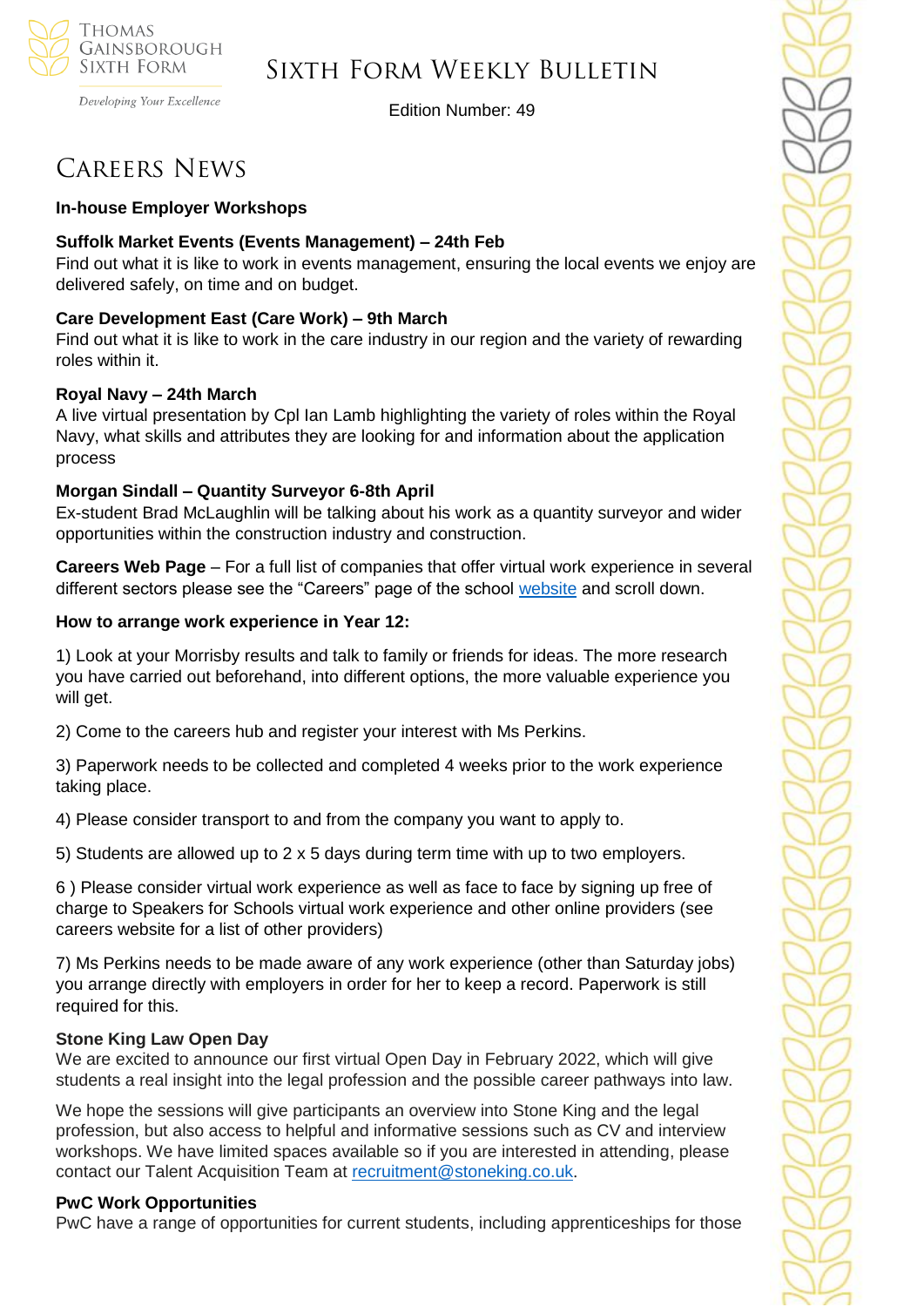

Developing Your Excellence

### Edition Number: 49

looking to start their career. We also have upskilling sessions for students wanting to develop their employability skills.

### **For students searching for an apprenticeship to start this autumn**

We have a variety of programmes for school leavers to start their career in Consulting, Operate or Tax - [Explore](https://successatschool.us3.list-manage.com/track/click?u=2c038531b25876a2c7c9cf8b1&id=9f5897f3f7&e=530f418f3c)

### **Looking to find out more about accounting, business and technology?**

Our Virtual Insight Week is opening for applications to Year 12 students soon, you can be the first to know by signing up to our Talent Network through the link below - Find out [more](https://successatschool.us3.list-manage.com/track/click?u=2c038531b25876a2c7c9cf8b1&id=f5cecfdb6a&e=530f418f3c)

#### **Learn more about a career at PwC**

Students, parents and carers can hear from our people at our upcoming Virtual Classroom sessions. Browse through the available sessions to register for a time that suits you best. [Sign Up Here](https://www.pwc.co.uk/careers/student-careers/school-careers/virtual-classroom.html)

### **Spring Pod Virtual Work Experience**

L'Arche Care **–** deadline 16th February Insight Event [Click here](https://www.springpod.com/virtual-work-experience/larche-insight-event?utm_source=febpdf&utm_medium=email&utm_campaign=vwex&utm_term=vwex_febpdf&utm_content=vwex_febpdf_larche)

### Careers in Rail – deadline 16<sup>th</sup> February

with LNER [Click link here](https://www.springpod.com/virtual-work-experience/lner-tomorrows-talent?utm_source=febpdf&utm_medium=email&utm_campaign=vwex&utm_term=vwex_febpdf&utm_content=vwex_febpdf_lner)

Medicine on demand - deadline 31st March [Click link here](https://www.springpod.com/virtual-work-experience/health-education-england-medicine-online-work-related-learning?utm_source=febpdf&utm_medium=email&utm_campaign=vwex&utm_term=vwex_febpdf&utm_content=vwex_febpdf_medicine_hee)

Nursing on demand - deadline 31<sup>st</sup> March [Click link here](https://www.springpod.com/virtual-work-experience/health-education-england-nursing-online-work-related-learning?utm_source=febpdf&utm_medium=email&utm_campaign=vwex&utm_term=vwex_febpdf&utm_content=vwex_febpdf_nursing_hee)

Allied Health Professionals - deadline 31st March [Click link here](https://www.springpod.com/virtual-work-experience/allied-health-professional-online-work-related-learning?utm_source=febpdf&utm_medium=email&utm_campaign=vwex&utm_term=vwex_febpdf&utm_content=vwex_febpdf_ahp_on_demand)

#### **BT Work Experience**

BT with STEMPOINT East**,** are exclusively offering Year 12 students from schools in the East of England the opportunity to work alongside technology and communications experts at their site in Ipswich, through the Nuffield Research Placements Scheme

- **Projects include:** Internet of Things IT in communications Internet TV Next generation mobile technology
- **The Placemen**t Two-week face to face placement Takes place in summer 2022 Travel expenses are paid • Students write a research report based on their work •
- **Eligibility criteria –** must be 16; have 5+GCSEs incl maths, eng +1 science; studying A levels
- **Further information**: Email: Sally Moore s.moore@stempointeast.org.uk
- **Web address:** <https://www.stem.org.uk/nuffield-research-placements>

#### Apply now [using this link](http://www.nuffieldresearchplacements.org/)

### **Law, Finance & Politics Career Opportunities In-person at UCL or live online**

In the past two years the demand for young lawyers has risen by 131%, with similar trends noted in the finance sector. The appetite for jobs which create social impact has risen by 17% as issues like climate change take a prominent position.

You can gain invaluable experience in these fields with us this term. Our immersive weekend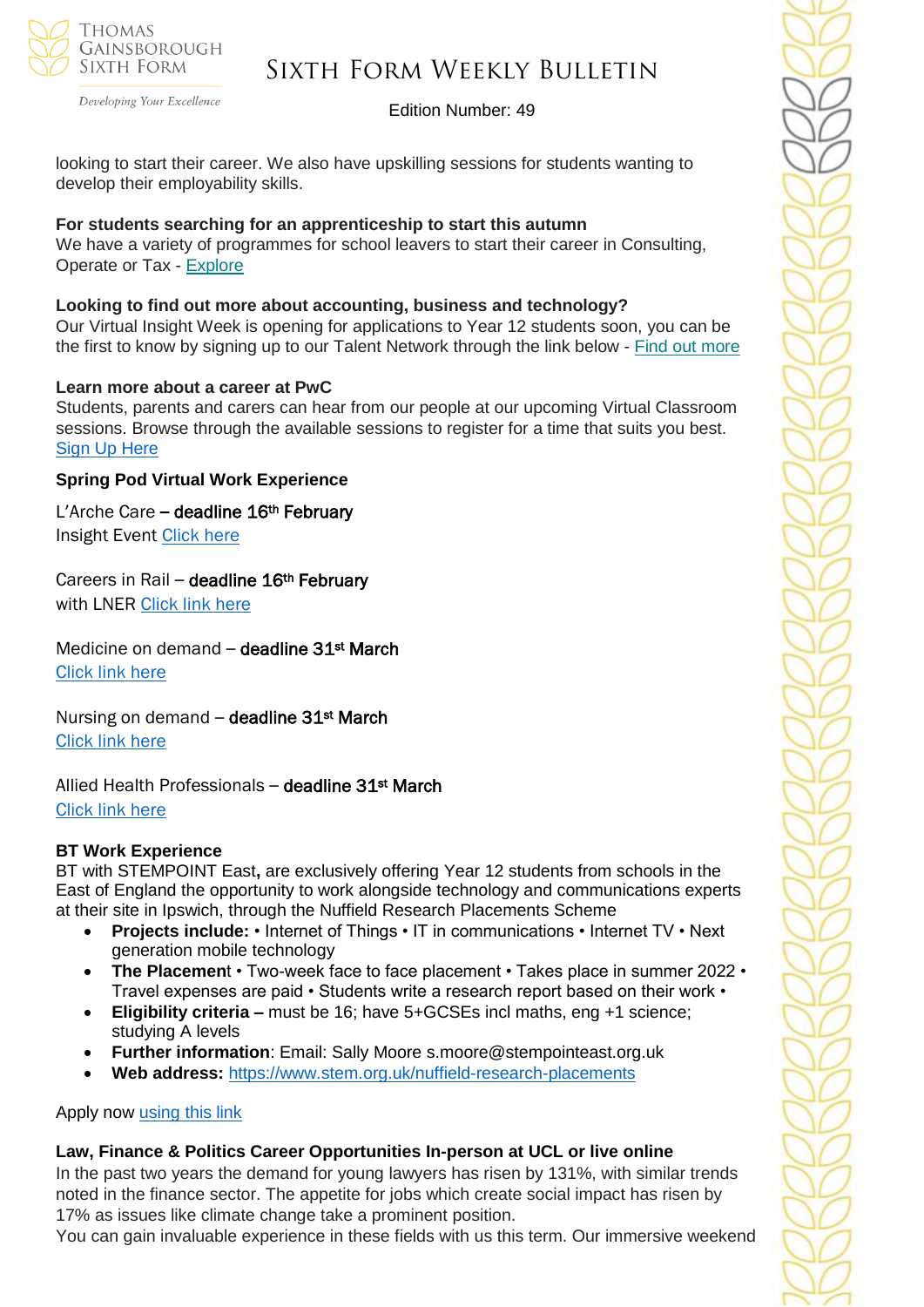

### Sixth Form Weekly Bulletin

Edition Number: 49

masterclasses offer the chance to learn from a host of successful professionals: corporate lawyers, MPs, UN staff, private equity managers and more.

[Law](https://investin.org/pages/law?utm_source=UK+SCHOOLS+MASTER&utm_campaign=db55dddcac-bankersschoolmar_COPY_01&utm_medium=email&utm_term=0_bfccb03bbd-db55dddcac-137697031&mc_cid=db55dddcac&mc_eid=894e4199ae) **[Politics](https://investin.org/pages/politics?utm_source=UK+SCHOOLS+MASTER&utm_campaign=db55dddcac-bankersschoolmar_COPY_01&utm_medium=email&utm_term=0_bfccb03bbd-db55dddcac-137697031&mc_cid=db55dddcac&mc_eid=894e4199ae)** [Investment Banking](https://investin.org/pages/investment-banking?utm_source=UK+SCHOOLS+MASTER&utm_campaign=db55dddcac-bankersschoolmar_COPY_01&utm_medium=email&utm_term=0_bfccb03bbd-db55dddcac-137697031&mc_cid=db55dddcac&mc_eid=894e4199ae) [Entrepreneurship](https://investin.org/pages/entrepreneurship?utm_source=UK+SCHOOLS+MASTER&utm_campaign=db55dddcac-bankersschoolmar_COPY_01&utm_medium=email&utm_term=0_bfccb03bbd-db55dddcac-137697031&mc_cid=db55dddcac&mc_eid=894e4199ae)

[International Development](https://investin.org/pages/international-development?utm_source=UK+SCHOOLS+MASTER&utm_campaign=db55dddcac-bankersschoolmar_COPY_01&utm_medium=email&utm_term=0_bfccb03bbd-db55dddcac-137697031&mc_cid=db55dddcac&mc_eid=894e4199ae)

#### **NHS Talent Academy**

Let's Talk About … Midwifery **Wed 9th March**  Let's Talk About … Nursing **Wed 16th Feb; Weds 16th March** Let's Talk About … Physiotherapy **Friday 25th Feb; Mon 21st March** Let's Talk About … Learning Disability Support **Tues 8th March**

**All sessions run from 4-5pm.** Find out more about E-Placements and apply to speak to a professional about your Health and Care aspirations Register and apply now! [www.nhstalentacademy.org.uk](file://///tgs-sr-data/Staff%20Shared-N/Sixth%20Form/Admin/Weekly%20Bulletin/www.nhstalentacademy.org.uk)

### **National Healthcare Weekend** - **19th and 20th March 2022**

The important thing about attending the weekend Live is that you can speak to a variety of healthcare professionals via zoom. However, if you are unable to attend the LIVE event, you can opt to register for the NHW E-learning course which will be available throughout April for you to watch all the recorded talks.

All students will receive a certificate of attendance, which can be listed on your UCAS application. Students can register individually via this [link](https://alliedhealthmentor.org/national-healthcare-weekend/)

Students can register for 1 LIVE day for £25 or both days for £45. Alternatively, students can opt for the E-learning course which is £10.

#### **InvestIn Parent Webinars**

These are free-of-charge, live online seminars featuring career experts, designed to help parents amplify their children's career potential.

We have 5 fantastic seminars this term, including topics such as 'how to help your child choose their career' and 'how to inspire young women to become entrepreneurs.' These events are for parents of students aged 12-18 and are free to attend. [Click link here](https://investin.org/pages/parent-events?mc_cid=9c80b43ed8&mc_eid=1348b989f1)

### **Google Apprenticeships Parents' Insight Webinar**

Is your child interested in technology and in Year 12 or 13? Want to find out how they could kickstart their career at one of the biggest technology companies in the world? Join us on Wednesday **9th March at 6.30pm** to find out about how Google apprenticeships could get your child's career off to a flying start! [Register](https://www.eventbrite.co.uk/e/google-apprenticeships-parents-insight-webinar-tickets-260281578207?aff=odeimcmailchimp&goal=0_65c6d67e71-94d6dcd2d7-212136547&mc_cid=94d6dcd2d7&mc_eid=530f418f3c) Here

### **Local Work Experience Opportunities**

#### **Cooper Parry:** [www.s4snextgen.org/Opportunities/View/id/2625](https://emea01.safelinks.protection.outlook.com/?url=http%3A%2F%2Fwww.s4snextgen.org%2FOpportunities%2FView%2Fid%2F2625&data=04%7C01%7C%7C768101927a38480d544508d9e1093bad%7C84df9e7fe9f640afb435aaaaaaaaaaaa%7C1%7C0%7C637788252042419044%7CUnknown%7CTWFpbGZsb3d8eyJWIjoiMC4wLjAwMDAiLCJQIjoiV2luMzIiLCJBTiI6Ik1haWwiLCJXVCI6Mn0%3D%7C3000&sdata=cEBtISNnaEr21TtOkSWwc1uHUJg0lddjwGcC53iOnOY%3D&reserved=0)

To celebrate International Women's Day, we'd like to invite you to attend our evening session on 8th March to explore what it's really like for women in accountancy. There will be lots of space to ask questions and hear from women at all levels from Cooper Parry.

#### **CMR Surgical:** [ww.s4snextgen.org/Opportunities/View/id/2557](https://emea01.safelinks.protection.outlook.com/?url=http%3A%2F%2Fwww.s4snextgen.org%2FOpportunities%2FView%2Fid%2F2557&data=04%7C01%7C%7C768101927a38480d544508d9e1093bad%7C84df9e7fe9f640afb435aaaaaaaaaaaa%7C1%7C0%7C637788252042419044%7CUnknown%7CTWFpbGZsb3d8eyJWIjoiMC4wLjAwMDAiLCJQIjoiV2luMzIiLCJBTiI6Ik1haWwiLCJXVCI6Mn0%3D%7C3000&sdata=Kr%2Bgk3G3cSCBMCZXy9y5Y%2BPvrc05A4W4XgtsqUuXXDI%3D&reserved=0)

Have you ever thought about the engineering required to decorate a cupcake? What would it look like if you didn`t follow the right steps in the right order? You might be thinking "How does this relate to the cool robot, Versius, that CMR have developed?"...well, would you believe us if we told you that you can learn the fundamental principles and mindsets of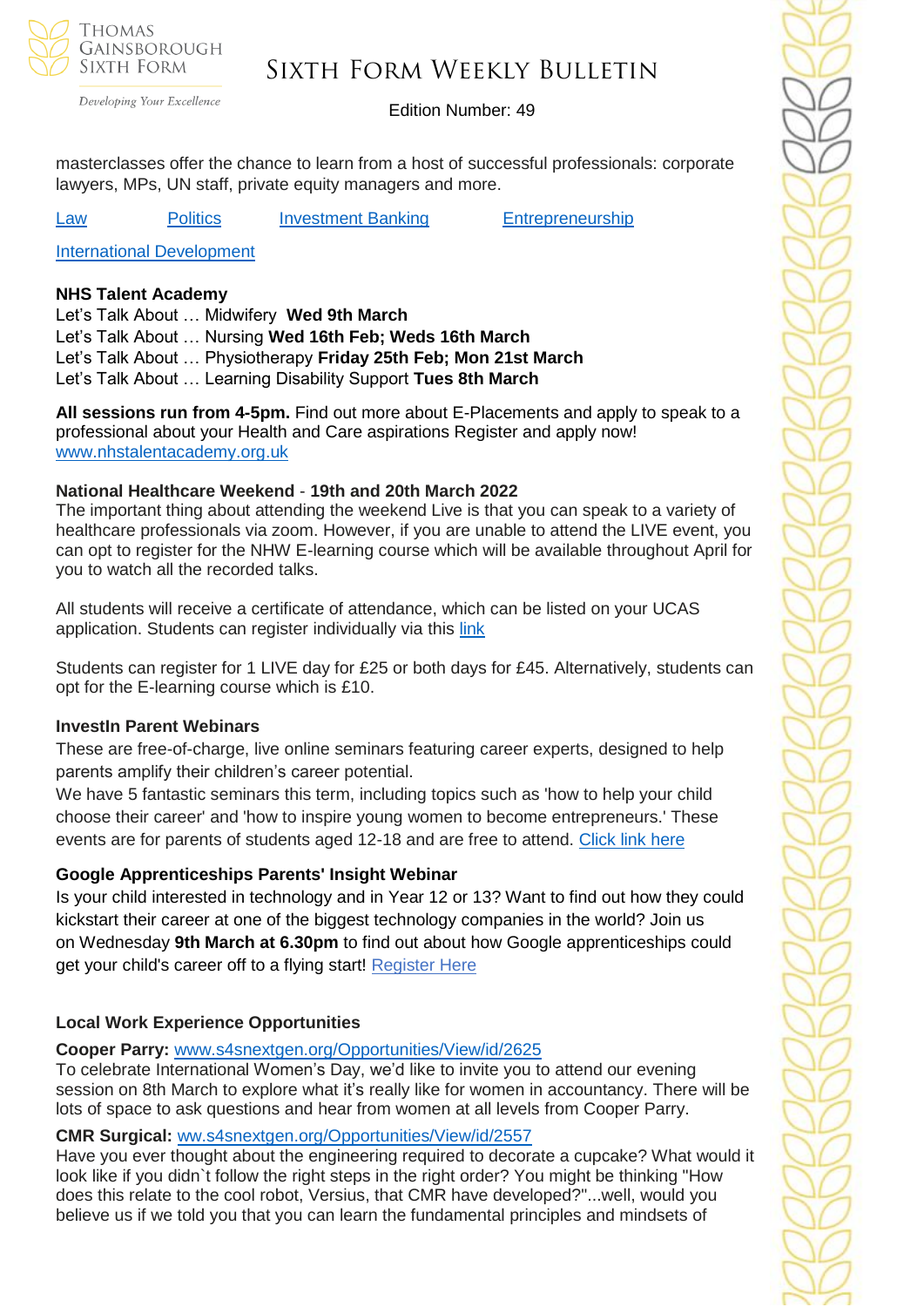

Developing Your Excellence

### Edition Number: 49

engineering and product design by thinking about how to instruct an engineer in decorating a cupcake?

### **Cooper Parry:** [www.s4snextgen.org/Opportunities/View/id/2624](https://emea01.safelinks.protection.outlook.com/?url=http%3A%2F%2Fwww.s4snextgen.org%2FOpportunities%2FView%2Fid%2F2624&data=04%7C01%7C%7C768101927a38480d544508d9e1093bad%7C84df9e7fe9f640afb435aaaaaaaaaaaa%7C1%7C0%7C637788252042419044%7CUnknown%7CTWFpbGZsb3d8eyJWIjoiMC4wLjAwMDAiLCJQIjoiV2luMzIiLCJBTiI6Ik1haWwiLCJXVCI6Mn0%3D%7C3000&sdata=N70IqMIVhddXg1hKGzPxo7mJpT38w90LCJaVEIPomC4%3D&reserved=0)

Are you an analytical person who enjoys problem solving? Have you enjoyed Maths or Economics at school? Are you interested in careers in the financial services? If so, we'd love for you to join us as we break down the stereotype that accountancy is boring!

If you are looking for opportunities on specific dates, please get in contact. For further opportunities please go to our regional [Padlet](https://emea01.safelinks.protection.outlook.com/?url=https%3A%2F%2Fpadlet.com%2FSFSEast%2Fgexg5eu91pyzwt4j&data=04%7C01%7C%7C768101927a38480d544508d9e1093bad%7C84df9e7fe9f640afb435aaaaaaaaaaaa%7C1%7C0%7C637788252042419044%7CUnknown%7CTWFpbGZsb3d8eyJWIjoiMC4wLjAwMDAiLCJQIjoiV2luMzIiLCJBTiI6Ik1haWwiLCJXVCI6Mn0%3D%7C3000&sdata=X1r%2FNbQ0zg6qejulMgxSx39S0BtCd8vMLeO6k9Nb0tg%3D&reserved=0) board or our Work [Experience](https://emea01.safelinks.protection.outlook.com/?url=https%3A%2F%2Fwww.s4snextgen.org%2F&data=04%7C01%7C%7C768101927a38480d544508d9e1093bad%7C84df9e7fe9f640afb435aaaaaaaaaaaa%7C1%7C0%7C637788252042419044%7CUnknown%7CTWFpbGZsb3d8eyJWIjoiMC4wLjAwMDAiLCJQIjoiV2luMzIiLCJBTiI6Ik1haWwiLCJXVCI6Mn0%3D%7C3000&sdata=ti0S6yewXyHWtGFbnSAHum5Rtiknezr33lZX65Uz19Q%3D&reserved=0) Portal.

### **The Big Assembly**

This is an annual broadcast that provides apprenticeship advice to schools, parents, students and employers. Last year's broadcast was watched live and on demand by over 60,000 people. The assembly features a panel made up of employers, current apprentices, former apprentices, and a representative from the Disabled Apprentice Network. To watch the recording sign up here: [https://www.workpays.co.uk/bigassembly/](https://emea01.safelinks.protection.outlook.com/?url=https%3A%2F%2Feducation.us8.list-manage.com%2Ftrack%2Fclick%3Fu%3D37f3ff5dd5ca9f203df2689a5%26id%3D5751336036%26e%3D6c4627dc7a&data=04%7C01%7C%7C5109108ec3cc49416da408d9ebb534ac%7C84df9e7fe9f640afb435aaaaaaaaaaaa%7C1%7C0%7C637799986632838206%7CUnknown%7CTWFpbGZsb3d8eyJWIjoiMC4wLjAwMDAiLCJQIjoiV2luMzIiLCJBTiI6Ik1haWwiLCJXVCI6Mn0%3D%7C3000&sdata=yPVerDGT2%2FdrjqSBCsC6GK0%2Bev7b19RaVTN0BP1wFZc%3D&reserved=0)

### **STEM – Nuffield Research Placements**

The NRP programme provides engaging, hands-on research projects, where Year 12 students can make a meaningful contribution towards the work of a host organisation through a well-supervised but independent research collaboration relating to an area of science, quantitative social science, computing, technology, engineering or maths.

Students can apply via the button below but please make sure you've checked the eligibility requirements on our main website [here](https://www.stem.org.uk/nuffield-research-placements) . The scheme costs the pupils nothing. Last year, there were more placements offered by employers than students who came forward. Pupils have a good chance if they apply. **The closing date for applications is the 14th of March.**

### **Speakers for Schools Virtual Work Experience Programme**

Speakers for Schools has thousands of opportunities available to discover which apprenticeship might be right for them. A few examples of the amazing employers and opportunities on offer:

- **United Utilities** How to kick start your career with a United Utilities [Apprenticeship](https://www.s4snextgen.org/Opportunities/View/id/2416)
- **Willmott Dixon** Future Leaders and Careers in the [Construction](https://www.s4snextgen.org/Opportunities/View/id/2536) Sector:
- **British Army-**Do you play an instrument and are [passionate](http://www.s4snextgen.org/Opportunities/View/id/2513) about all things musical? Then this insight [session](http://www.s4snextgen.org/Opportunities/View/id/2513) is for you
- **British Army-Have you ever [wondered](https://www.s4snextgen.org/Opportunities/View/id/2514) what it takes to become a part of the Army** Medical [Services?](https://www.s4snextgen.org/Opportunities/View/id/2514) Then this insight session is for you
- Amey- Can you design and build a [sustainable](http://www.s4snextgen.org/Opportunities/View/id/2189) railway?
- **Morgan Sindall Group National [Apprenticeship](http://www.s4snextgen.org/Opportunities/View/id/2506) Week Series -** University vs [Apprenticeships:](http://www.s4snextgen.org/Opportunities/View/id/2506) Question Time

Please sign up to speakers for schools virtual work [experience](https://www.speakersforschools.org/experience-2/) free of charge to apply for any of the above opportunities.

### **EY Business Degrees and Apprenticeships Programmes**

On **Tuesday 22nd February**, join EY for Our world. Your future. to find out all about EY apprenticeships. You'll gain valuable insight into EY's degree and business apprenticeship programmes and leave with a wealth of knowledge about our business, culture and people. Alongside the student recruitment team, we'll be joined by current and former apprentices to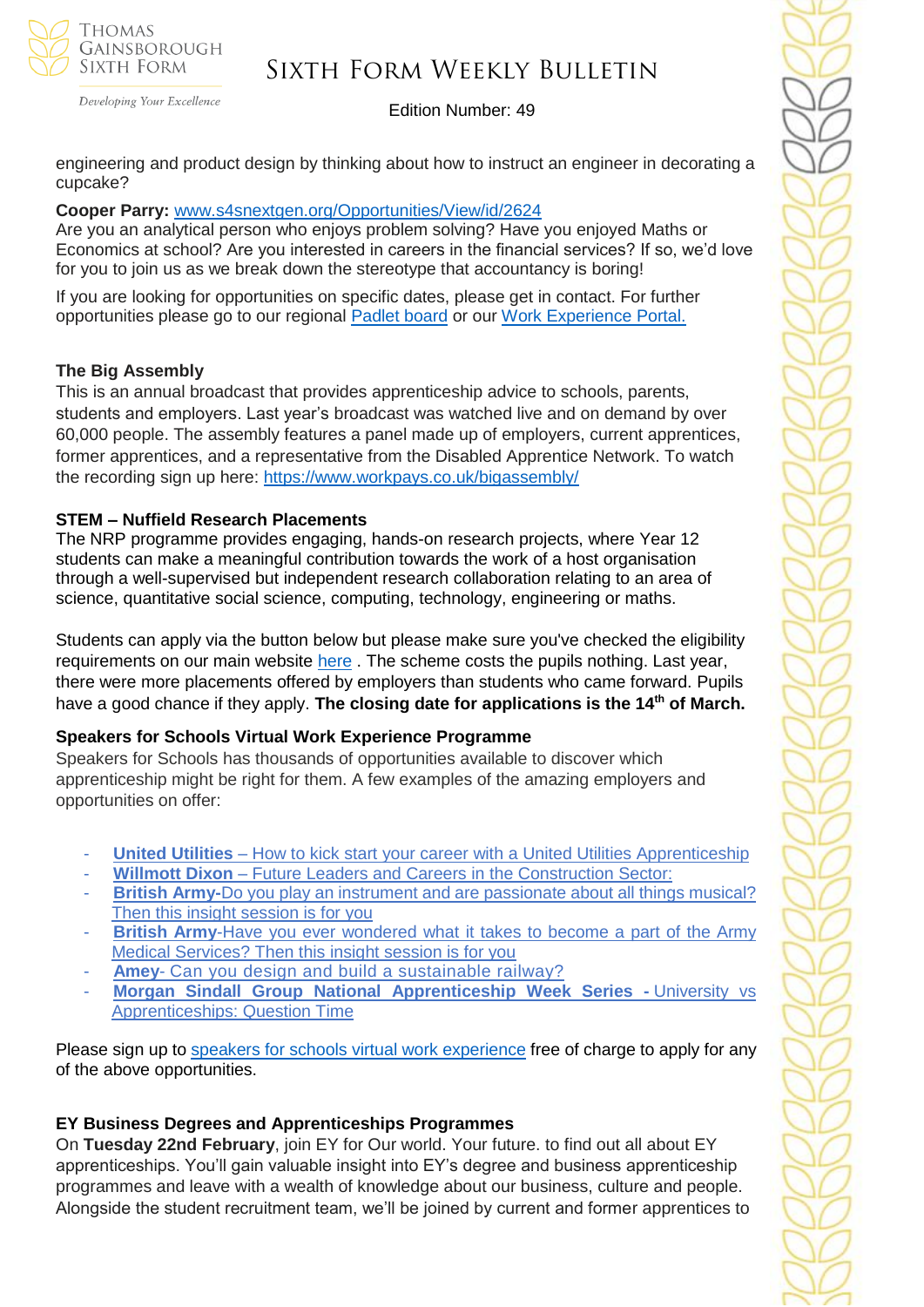

### Sixth Form Weekly Bulletin

Edition Number: 49

answer your questions in our panel discussion. This event is ideal for students in years 12- 13 and their parents. This is a virtual event at **5:30-6:30 PM** on Microsoft Teams.

[Find out more](https://www.ey.com/en_uk/careers/students/programmes/schools) about EY apprenticeships and [Register here.](https://forms.integrate-events.com/#/events/ey/327587?type=preregister&background=ffffff&font=2e2e38&page=2e2e38)

### **Success Beyond School**

These are free-of-charge, live online seminars featuring career experts, designed to help parents amplify their children's career potential.

We have 5 fantastic seminars this term, including topics such as 'how to help your child choose their career' and 'how to inspire young women to become entrepreneurs.' These events are for parents of students aged 12-18 and are free to attend. [Click link here](https://investin.org/pages/parent-events?mc_cid=9c80b43ed8&mc_eid=1348b989f1)

### **IBM Apprenticeships**

At IBM, work is more than a job - it's a calling: To build. To design. To code. To consult. To think along with clients and sell. To make markets. To invent. To collaborate. Not just to do something better, but to attempt things you've never thought possible.

Our IBM School Leaver Schemes will enable you to gain the experience, skills and contacts you need to start building a bright future. The choice of scheme is yours. We have Level 4 Apprenticeships, Degree Apprenticeships and 12 Month Gap Year Intern roles. You do not need to have any prior work experience; instead, we're looking for enthusiastic, driven and innovative individuals, with a passion for business and technology. [Apply Now!](https://www.ibm.com/uk-en/employment/entrylevel/?utm_source=Success+at+school+&utm_medium=Email+&utm_campaign=NAW+campaign+)

#### **Schroders Apprenticeship programme**

Closing date: **28th February** ; Start date: 5 September 2022

Location: London or Horsham; Open to: School/College Leavers [Apply here.](https://www.investment2020.org.uk/latest-jobs/?_sfm_job_employer_link=3123&utm_campaign=3085671_NAW%20DITL%2007%2002%202021&utm_medium=email&utm_source=The%20Investment%20Association%20Service%20Limited&dm_i=2MCA,1U4X3,A34A8X,6DDHX,1)

### **Fidelity International Apprenticeships**

Apprenticeship prog - Closing date: **11th March**; Start date: September 2022

Location: London or Surrey; Open to: School/College Leavers [Apply here.](https://www.investment2020.org.uk/latest-jobs/?_sft_job_type=school-college-leaver&_sfm_job_employer_link=3067&utm_campaign=3085671_NAW%20DITL%2007%2002%202021&utm_medium=email&utm_source=The%20Investment%20Association%20Service%20Limited&dm_i=2MCA,1U4X3,A34A8X,6DDHX,1)

### **T. Rowe Price Technology Apprenticeships**

Closing date: **25th Feb**; Start date: Summer 2022

Location: London; Open to: School/College Leavers. [Apply here.](https://www.investment2020.org.uk/latest-jobs/?_sf_s=apprentice&_sft_job_type=school-college-leaver&_sfm_job_employer_link=3129&utm_campaign=3085671_NAW%20DITL%2007%2002%202021&utm_medium=email&utm_source=The%20Investment%20Association%20Service%20Limited&dm_i=2MCA,1U4X3,A34A8X,6DDHX,1)

#### **The Big Bang Fair is BACK!**

The UK's biggest celebration of STEM for young people is returning next summer **Weds 22 –24 June 2022, NEC Birmingham** We cannot wait to get the chance to wow, inspire and surprise young people, helping them discover all the exciting possibilities in STEM. Over the 3 days, visitors will hear first-hand from exciting scientists and engineers and connect with inspiring career role models. For more information follow this [link](https://www.thebigbang.org.uk/)

### **Careers and Coffee**

Careers & Coffee showcases employers from a variety of sectors and industries to prepare and inspire your young people for the fast-changing world of work. Our upcoming streams can be found live **Wednesdays** at **4.30** on the LEP YouTube Channel [here](https://emea01.safelinks.protection.outlook.com/?url=https%3A%2F%2Fwww.youtube.com%2Fchannel%2FUCMQWGt6SdsGQF-KJCq7JTwQ&data=04%7C01%7C%7C4c6c44ecc3fb4f20ff7908d9db3b3618%7C84df9e7fe9f640afb435aaaaaaaaaaaa%7C1%7C0%7C637781869767327633%7CUnknown%7CTWFpbGZsb3d8eyJWIjoiMC4wLjAwMDAiLCJQIjoiV2luMzIiLCJBTiI6Ik1haWwiLCJXVCI6Mn0%3D%7C3000&sdata=jcnjPssNA6CGryLNqRJMQzfb7UnLUOJ3WUdL%2FnQhejw%3D&reserved=0) or on Twitch [here.](https://emea01.safelinks.protection.outlook.com/?url=https%3A%2F%2Fwww.twitch.tv%2FNewAngliaEAN&data=04%7C01%7C%7C4c6c44ecc3fb4f20ff7908d9db3b3618%7C84df9e7fe9f640afb435aaaaaaaaaaaa%7C1%7C0%7C637781869767327633%7CUnknown%7CTWFpbGZsb3d8eyJWIjoiMC4wLjAwMDAiLCJQIjoiV2luMzIiLCJBTiI6Ik1haWwiLCJXVCI6Mn0%3D%7C3000&sdata=%2BC%2F2NVk7rCN9nN0gPB86AdBavn%2BdywBz%2FR1nbIo0XG8%3D&reserved=0)

Here is the link for Wednesday's C&C - [https://www.youtube.com/watch?v=UJcUHXG5vtg](https://emea01.safelinks.protection.outlook.com/?url=https%3A%2F%2Fwww.youtube.com%2Fwatch%3Fv%3DUJcUHXG5vtg&data=04%7C01%7C%7C4c6c44ecc3fb4f20ff7908d9db3b3618%7C84df9e7fe9f640afb435aaaaaaaaaaaa%7C1%7C0%7C637781869767327633%7CUnknown%7CTWFpbGZsb3d8eyJWIjoiMC4wLjAwMDAiLCJQIjoiV2luMzIiLCJBTiI6Ik1haWwiLCJXVCI6Mn0%3D%7C3000&sdata=QmwZMfWApfz3NYzqKGZdNMm6DnYKNSnpPCkWXQ5qlMw%3D&reserved=0)

• **16th Feb** – Inclusivity in the Workplace through the eyes of a teacher [YouTube](https://emea01.safelinks.protection.outlook.com/?url=https%3A%2F%2Fwww.youtube.com%2Fwatch%3Fv%3D_1waoo6Q-oM&data=04%7C01%7C%7C4c6c44ecc3fb4f20ff7908d9db3b3618%7C84df9e7fe9f640afb435aaaaaaaaaaaa%7C1%7C0%7C637781869767327633%7CUnknown%7CTWFpbGZsb3d8eyJWIjoiMC4wLjAwMDAiLCJQIjoiV2luMzIiLCJBTiI6Ik1haWwiLCJXVCI6Mn0%3D%7C3000&sdata=x2K84Tk9BSdgkCfPA9ZYvseFNECH1mBMU%2Fs4JUfMxyI%3D&reserved=0) [Twitch](https://emea01.safelinks.protection.outlook.com/?url=https%3A%2F%2Fwww.twitch.tv%2FNewAngliaEAN&data=04%7C01%7C%7C4c6c44ecc3fb4f20ff7908d9db3b3618%7C84df9e7fe9f640afb435aaaaaaaaaaaa%7C1%7C0%7C637781869767327633%7CUnknown%7CTWFpbGZsb3d8eyJWIjoiMC4wLjAwMDAiLCJQIjoiV2luMzIiLCJBTiI6Ik1haWwiLCJXVCI6Mn0%3D%7C3000&sdata=%2BC%2F2NVk7rCN9nN0gPB86AdBavn%2BdywBz%2FR1nbIo0XG8%3D&reserved=0)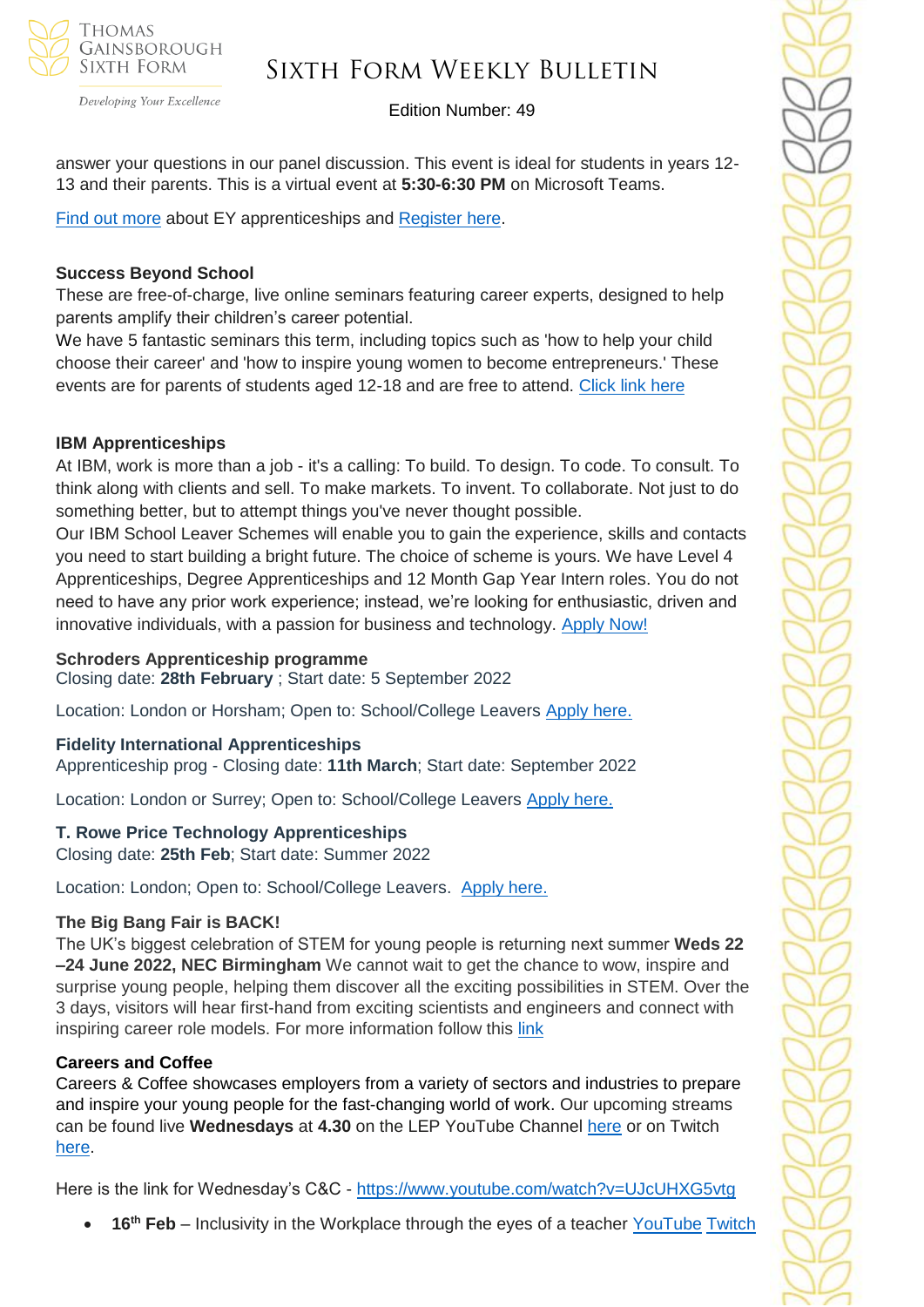

### Sixth Form Weekly Bulletin

Edition Number: 49

- **30th March** A career for all weathers… YouTube [Twitch](https://emea01.safelinks.protection.outlook.com/?url=https%3A%2F%2Fwww.twitch.tv%2FNewAngliaEAN&data=04%7C01%7C%7C4c6c44ecc3fb4f20ff7908d9db3b3618%7C84df9e7fe9f640afb435aaaaaaaaaaaa%7C1%7C0%7C637781869767327633%7CUnknown%7CTWFpbGZsb3d8eyJWIjoiMC4wLjAwMDAiLCJQIjoiV2luMzIiLCJBTiI6Ik1haWwiLCJXVCI6Mn0%3D%7C3000&sdata=%2BC%2F2NVk7rCN9nN0gPB86AdBavn%2BdywBz%2FR1nbIo0XG8%3D&reserved=0)
- **6<sup>th</sup> April** 'No Mess'. A different perspective on careers in Construction
- Apprenticeships:
	- [Apprentices in Audit, Structural Engineering and Site Management](https://emea01.safelinks.protection.outlook.com/?url=https%3A%2F%2Fwww.youtube.com%2Fwatch%3Fv%3DbP28OaI_rog%26t%3D81s&data=04%7C01%7C%7C5109108ec3cc49416da408d9ebb534ac%7C84df9e7fe9f640afb435aaaaaaaaaaaa%7C1%7C0%7C637799986632681984%7CUnknown%7CTWFpbGZsb3d8eyJWIjoiMC4wLjAwMDAiLCJQIjoiV2luMzIiLCJBTiI6Ik1haWwiLCJXVCI6Mn0%3D%7C3000&sdata=8G1NNuPcwlxbhAXk1h1joPDO3UiT6van66qwpD8%2FoC4%3D&reserved=0)
	- A Degree Apprentice in Chartered Management in an Education **[Setting](https://emea01.safelinks.protection.outlook.com/?url=https%3A%2F%2Fwww.youtube.com%2Fwatch%3Fv%3DfQgNp9cnvsg%26t%3D531s&data=04%7C01%7C%7C5109108ec3cc49416da408d9ebb534ac%7C84df9e7fe9f640afb435aaaaaaaaaaaa%7C1%7C0%7C637799986632681984%7CUnknown%7CTWFpbGZsb3d8eyJWIjoiMC4wLjAwMDAiLCJQIjoiV2luMzIiLCJBTiI6Ik1haWwiLCJXVCI6Mn0%3D%7C3000&sdata=%2BM0O8t0PUKKlkrVXRi9QtjZpkmo2zeeXfNgMwmf%2FCnc%3D&reserved=0)**
	- [University & Apprenticeships -](https://emea01.safelinks.protection.outlook.com/?url=https%3A%2F%2Fwww.youtube.com%2Fwatch%3Fv%3DZfxilCuhimc&data=04%7C01%7C%7C5109108ec3cc49416da408d9ebb534ac%7C84df9e7fe9f640afb435aaaaaaaaaaaa%7C1%7C0%7C637799986632681984%7CUnknown%7CTWFpbGZsb3d8eyJWIjoiMC4wLjAwMDAiLCJQIjoiV2luMzIiLCJBTiI6Ik1haWwiLCJXVCI6Mn0%3D%7C3000&sdata=L%2F30sHu2x11QFYLWN8pi2TeOCFYCNfigwlu983NCRhs%3D&reserved=0) Moore Networking
	- **Example 2** [Life as a Degree Apprentice in Structural Engineering](https://emea01.safelinks.protection.outlook.com/?url=https%3A%2F%2Fwww.youtube.com%2Fwatch%3Fv%3Dptse61NxTv4&data=04%7C01%7C%7C5109108ec3cc49416da408d9ebb534ac%7C84df9e7fe9f640afb435aaaaaaaaaaaa%7C1%7C0%7C637799986632838206%7CUnknown%7CTWFpbGZsb3d8eyJWIjoiMC4wLjAwMDAiLCJQIjoiV2luMzIiLCJBTiI6Ik1haWwiLCJXVCI6Mn0%3D%7C3000&sdata=VtVFu9nMiv2JdT7sWfFLQzGzFktjw6M4iXyPGuo2Alg%3D&reserved=0)
	- **Apprentices in: Aerospace, Site Management, Marine Engineering,** [Estates and Commercial Surveying](https://emea01.safelinks.protection.outlook.com/?url=https%3A%2F%2Fwww.youtube.com%2Fwatch%3Fv%3DqtRlq0ADx7o%26t%3D14s&data=04%7C01%7C%7C5109108ec3cc49416da408d9ebb534ac%7C84df9e7fe9f640afb435aaaaaaaaaaaa%7C1%7C0%7C637799986632838206%7CUnknown%7CTWFpbGZsb3d8eyJWIjoiMC4wLjAwMDAiLCJQIjoiV2luMzIiLCJBTiI6Ik1haWwiLCJXVCI6Mn0%3D%7C3000&sdata=Rt20B7Q8P5%2Fwbi40nfE3BySWts1iWqQxp0oebyRDpag%3D&reserved=0)
	- **[Engineering & Technology Degree Apprenticeship with Dyson](https://emea01.safelinks.protection.outlook.com/?url=https%3A%2F%2Fwww.youtube.com%2Fwatch%3Fv%3DVtgI_wa7MGA&data=04%7C01%7C%7C5109108ec3cc49416da408d9ebb534ac%7C84df9e7fe9f640afb435aaaaaaaaaaaa%7C1%7C0%7C637799986632838206%7CUnknown%7CTWFpbGZsb3d8eyJWIjoiMC4wLjAwMDAiLCJQIjoiV2luMzIiLCJBTiI6Ik1haWwiLCJXVCI6Mn0%3D%7C3000&sdata=61EVH3iDqDdzqCKQOfA5bLklrKkfWvYy3D97DwV53mU%3D&reserved=0)**
	- **[Electrical Engineering Apprentice at Warren Engineering](https://emea01.safelinks.protection.outlook.com/?url=https%3A%2F%2Fwww.youtube.com%2Fwatch%3Fv%3DIS8-9CnqSXo%26t%3D36s&data=04%7C01%7C%7C5109108ec3cc49416da408d9ebb534ac%7C84df9e7fe9f640afb435aaaaaaaaaaaa%7C1%7C0%7C637799986632838206%7CUnknown%7CTWFpbGZsb3d8eyJWIjoiMC4wLjAwMDAiLCJQIjoiV2luMzIiLCJBTiI6Ik1haWwiLCJXVCI6Mn0%3D%7C3000&sdata=cM7hsbe3eV%2BEP7xjNUcgPuTvpt3O4ntW%2BKsHUsqiOro%3D&reserved=0)**
	- **[Housing Apprenticeship with Flagship](https://emea01.safelinks.protection.outlook.com/?url=https%3A%2F%2Fwww.youtube.com%2Fwatch%3Fv%3DOOMdZmDV96E%26t%3D28s&data=04%7C01%7C%7C5109108ec3cc49416da408d9ebb534ac%7C84df9e7fe9f640afb435aaaaaaaaaaaa%7C1%7C0%7C637799986632838206%7CUnknown%7CTWFpbGZsb3d8eyJWIjoiMC4wLjAwMDAiLCJQIjoiV2luMzIiLCJBTiI6Ik1haWwiLCJXVCI6Mn0%3D%7C3000&sdata=P6LHoz81YIvEyZHfyd5W%2FQ9SuCSSvCbR3%2F%2F%2Bc%2BiHlO8%3D&reserved=0)**
	- [From Army Apprentice to Senior Role in Waste Management](https://emea01.safelinks.protection.outlook.com/?url=https%3A%2F%2Fwww.youtube.com%2Fwatch%3Fv%3Dvzm3k193P9I&data=04%7C01%7C%7C5109108ec3cc49416da408d9ebb534ac%7C84df9e7fe9f640afb435aaaaaaaaaaaa%7C1%7C0%7C637799986632838206%7CUnknown%7CTWFpbGZsb3d8eyJWIjoiMC4wLjAwMDAiLCJQIjoiV2luMzIiLCJBTiI6Ik1haWwiLCJXVCI6Mn0%3D%7C3000&sdata=u9wunar3hAqC5aTfJTeVL8jFwD8oxVeVFRExKOCezbM%3D&reserved=0)
	- **[Insurance Consultant via the Apprenticeship Route](https://emea01.safelinks.protection.outlook.com/?url=https%3A%2F%2Fwww.youtube.com%2Fwatch%3Fv%3DUJcUHXG5vtg&data=04%7C01%7C%7C5109108ec3cc49416da408d9ebb534ac%7C84df9e7fe9f640afb435aaaaaaaaaaaa%7C1%7C0%7C637799986632838206%7CUnknown%7CTWFpbGZsb3d8eyJWIjoiMC4wLjAwMDAiLCJQIjoiV2luMzIiLCJBTiI6Ik1haWwiLCJXVCI6Mn0%3D%7C3000&sdata=N4Wuv30G8XH01kE4lhnmIHPw7j08tFxuXgq3Kb%2FelJE%3D&reserved=0)**
	- RAF [2 different journeys into the RAF](https://emea01.safelinks.protection.outlook.com/?url=https%3A%2F%2Fwww.youtube.com%2Fwatch%3Fv%3DyterDdCZvDc&data=04%7C01%7C%7C5109108ec3cc49416da408d9ebb534ac%7C84df9e7fe9f640afb435aaaaaaaaaaaa%7C1%7C0%7C637799986632838206%7CUnknown%7CTWFpbGZsb3d8eyJWIjoiMC4wLjAwMDAiLCJQIjoiV2luMzIiLCJBTiI6Ik1haWwiLCJXVCI6Mn0%3D%7C3000&sdata=dhuzb6CyRYL52MzK43rw60TAHKzC0ZqyZpbNuWD4A2Y%3D&reserved=0)

### **Yr12 students interested in STEM subjects**

Insight into University residential courses run over 4 or 5 days where students get a taster of university life and an insight into a specific STEM subject. In summer 2022 these will include Ø Maths at Lancaster University

- 
- Ø Materials Science at University of Cambridge
- Ø Mechanical Engineering at UCL
- Ø Robotics & Autonomous Systems at University of Liverpool
- Ø Broad-based Engineering at University of Sheffield

Students will get the opportunity to experience university style lectures and work on activities and group projects with the support of academics and student mentors. Students will stay in halls of residence and will take part in social activities in the evenings.

For dates, cost, requirements, content of each course and the application form, please visit <https://www.etrust.org.uk/residential-insight-into-university>

If you are not quite sure what subject you'd like to study at university and would like to **experience a variety of subjects and universities** this summer, our **virtual Insight into University course** would guarantee this experience - for more information and to apply for the virtual Insight into University course, please visit our

website <https://www.etrust.org.uk/insight-into-university> and click [here](https://dd233f6a-c442-4437-a8e1-9e42987b6020.filesusr.com/ugd/4517c8_fcb7add322ae4a1eab2156347e1f2442.pdf) for the virtual Insight into University flyer.

### **InvestIN Spring Term Career Opportunities**

Available in 20+ industries: In-person at UCL or live online

You can now register for our spring term career opportunities, which are available in 20+ cutting-edge industries. You will learn directly from some of the UK's best professionals doctors, forensic scientists, architects, MPs, filmmakers, engineers and more - through a series of live, interactive simulations which provide tailor-made, professional experience. You can choose to attend either at UCL or live online from the comfort of your own home.

### VIEW ALL: AGES 15-18 [Click here](https://investin.org/pages/spring-term-career-programmes-15-18?utm_source=UK+SCHOOLS+MASTER&utm_campaign=3b31a67736-bankersschoolmar_COPY_01&utm_medium=email&utm_term=0_bfccb03bbd-3b31a67736-137697031&mc_cid=3b31a67736&mc_eid=894e4199ae)

### **Problem Solver? Logical Thinker? We might be the right solution for you.**

We are MI5. And we gather intelligence from within the UK. Our work helps to protect the UK from a range of serious threats – everything from terrorism to organised crime, cyber-threats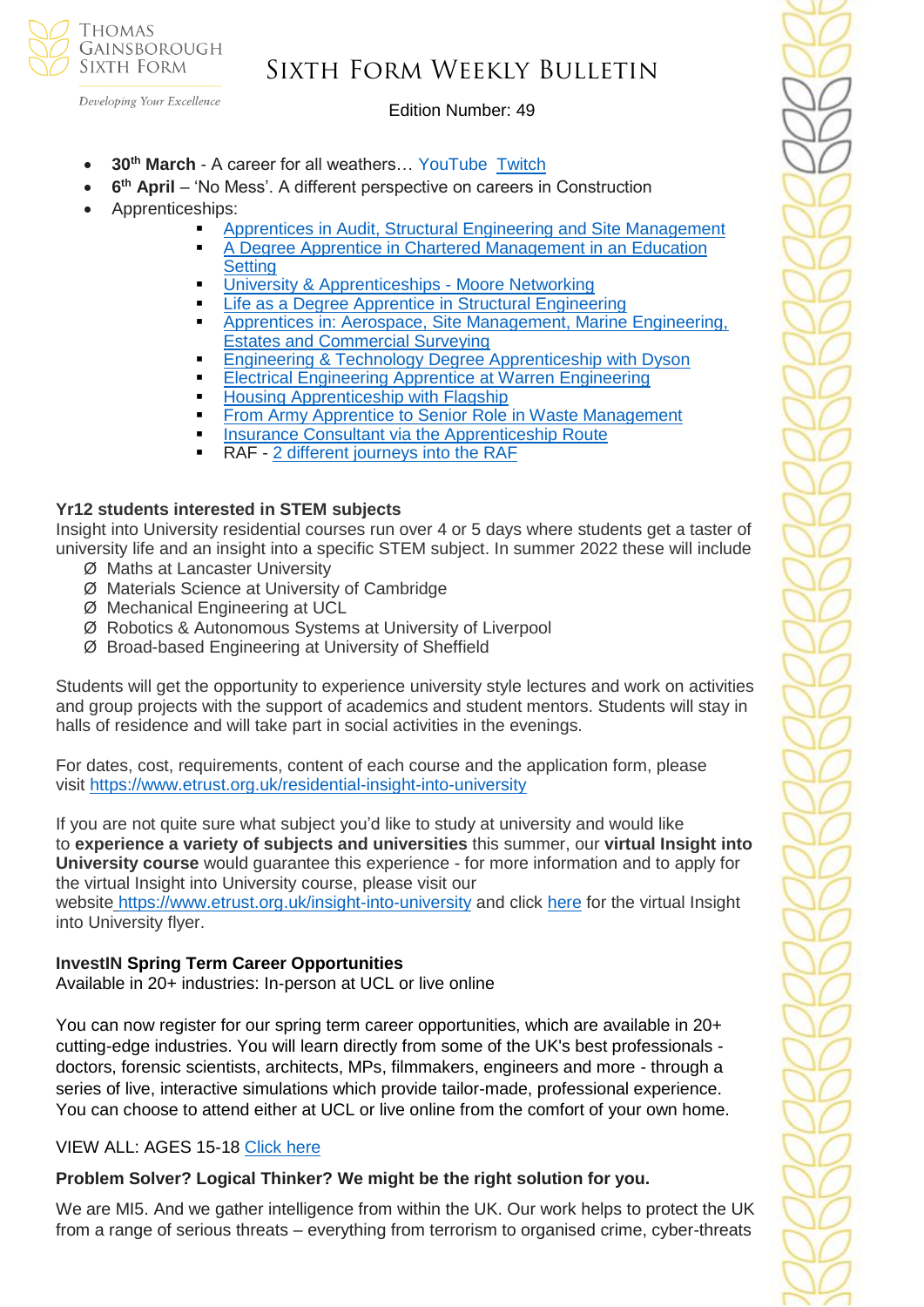

Developing Your Excellence

### Edition Number: 49

to espionage. Technology sits at the heart of everything we do. It enables us to disrupt serious threats to national security. And this is your chance to be a part of that work.

### [Click here if you want to apply!](https://recruitmentservices.applicationtrack.com/vx/lang-en-GB/mobile-0/appcentre-1/brand-5/user-2637141/candidate/so/pm/1/pl/4/opp/2447?adhoc_referrer=544309827)

From busy admin to technical training roles (current opportunities include Software and Infrastructure Engineering apprenticeships) explore the exciting world that awaits in MI5

[https://www.mi5.gov.uk/careers/opportunities/school-leavers](https://emea01.safelinks.protection.outlook.com/?url=https%3A%2F%2Fwww.mi5.gov.uk%2Fcareers%2Fopportunities%2Fschool-leavers&data=04%7C01%7C%7Cc66eba9eb3f947cbd59408d9e0d9f0c2%7C84df9e7fe9f640afb435aaaaaaaaaaaa%7C1%7C0%7C637788048944962071%7CUnknown%7CTWFpbGZsb3d8eyJWIjoiMC4wLjAwMDAiLCJQIjoiV2luMzIiLCJBTiI6Ik1haWwiLCJXVCI6Mn0%3D%7C3000&sdata=RuQR14%2FCgrNgq9sikvv3JTr7AkvZ1KyExNIWpWf5yic%3D&reserved=0)

### **Learn about the Green Jobs Revolution**

We're bringing together the UK's leading employers and apprentices to inspire young people from all walks of life to consider the vocational pathways which will lead them to green careers. Taking place on **9-10 March 2022** this online careers event is free to join. [Click here](https://www.worldskillsuk.org/careers-advice/spotlight-talks-inspiring-careers-excellence/?utm_source=MailChimp&utm_medium=Educator_email&utm_campaign=Spotlight&utm_source=WorldSkills+UK+Newsletter&utm_campaign=bb6aef8afc-EMAIL_CAMPAIGN_2019_12_10_03_37_COPY_01&utm_medium=email&utm_term=0_844496feda-bb6aef8afc-146077034) to find out more and register.

### **Anglian Water Level 3 Operational Apprenticeships, Suffolk/Essex**

Salary: £12,594-£13,905 per annum

### Start dates: August & September 2022

Anglian Water... we're much more than water and poo! We have over 5,000 employees and provide water and water recycling services to over 6 million customers across the East of England. We are looking for the next generation of people who are ready to kickstart their career and fulfil their potential through a Level 3 Apprenticeship. This is your chance to gain valuable work experience, achieve a fantastic qualification, all whilst getting paid for it!

### [See what life is like as an apprentice at Anglian](https://youtu.be/ocHab1ZNOjA) Water here

We're looking for technicians, engineers, electricians, and lots more. If you're interested in a practical/hands on career that involves using Science, Technology, Engineering and Maths daily, we'd love to hear from you. To find out what these opportunities involve visit <https://anglianwatercareers.co.uk/early-careers/apprentices/>

### **Amazing Apprenticeships**

Explore 220+ Higher and Degree apprenticeship vacancies in the November edition of the Higher & Degree listing 2021/22.

**Download** the Higher & Degree listing now or **find out more** about the listing, who it is for and how to best use it in our FAQs below. [DOWNLOAD NOW](https://amazingapprenticeships.com/resource/higher-and-degree-listing/)

**Colchester Institute** - Apprenticeship Vacancies

**West Suffolk College -** [Apprenticeship vacancies](https://www.wsc.ac.uk/find-a-course/apprenticeships)

**Apprenticeships New Anglia - [Apprenticeship vacancies](https://www.apprenticeshipsnewanglia.co.uk/)**

**Government Official Search** - [Apprenticeship Vacancies](https://www.gov.uk/apply-apprenticeship)

### **RAF Apprenticeships**

RAF delivered apprenticeships have been rated as outstanding by Ofsted. There are over 20 roles to choose from. The RAF is a top 100 apprenticeship employer. Please see attached and **find out more about apprenticeships**: [RAF apprenticeships](https://emea01.safelinks.protection.outlook.com/?url=https%3A%2F%2Fwww.raf.mod.uk%2Frecruitment%2Fapprenticeships%3Fgclid%3DEAIaIQobChMI1cvZo8PA9QIVbY1oCR3MZAJNEAAYASABEgI5UfD_BwE%26gclsrc%3Daw.ds&data=04%7C01%7C%7C5109108ec3cc49416da408d9ebb534ac%7C84df9e7fe9f640afb435aaaaaaaaaaaa%7C1%7C0%7C637799986632838206%7CUnknown%7CTWFpbGZsb3d8eyJWIjoiMC4wLjAwMDAiLCJQIjoiV2luMzIiLCJBTiI6Ik1haWwiLCJXVCI6Mn0%3D%7C3000&sdata=ExujmUorbCroA4%2Frvg%2FHpfc6sCVupSMvUGFLEGnaUR0%3D&reserved=0)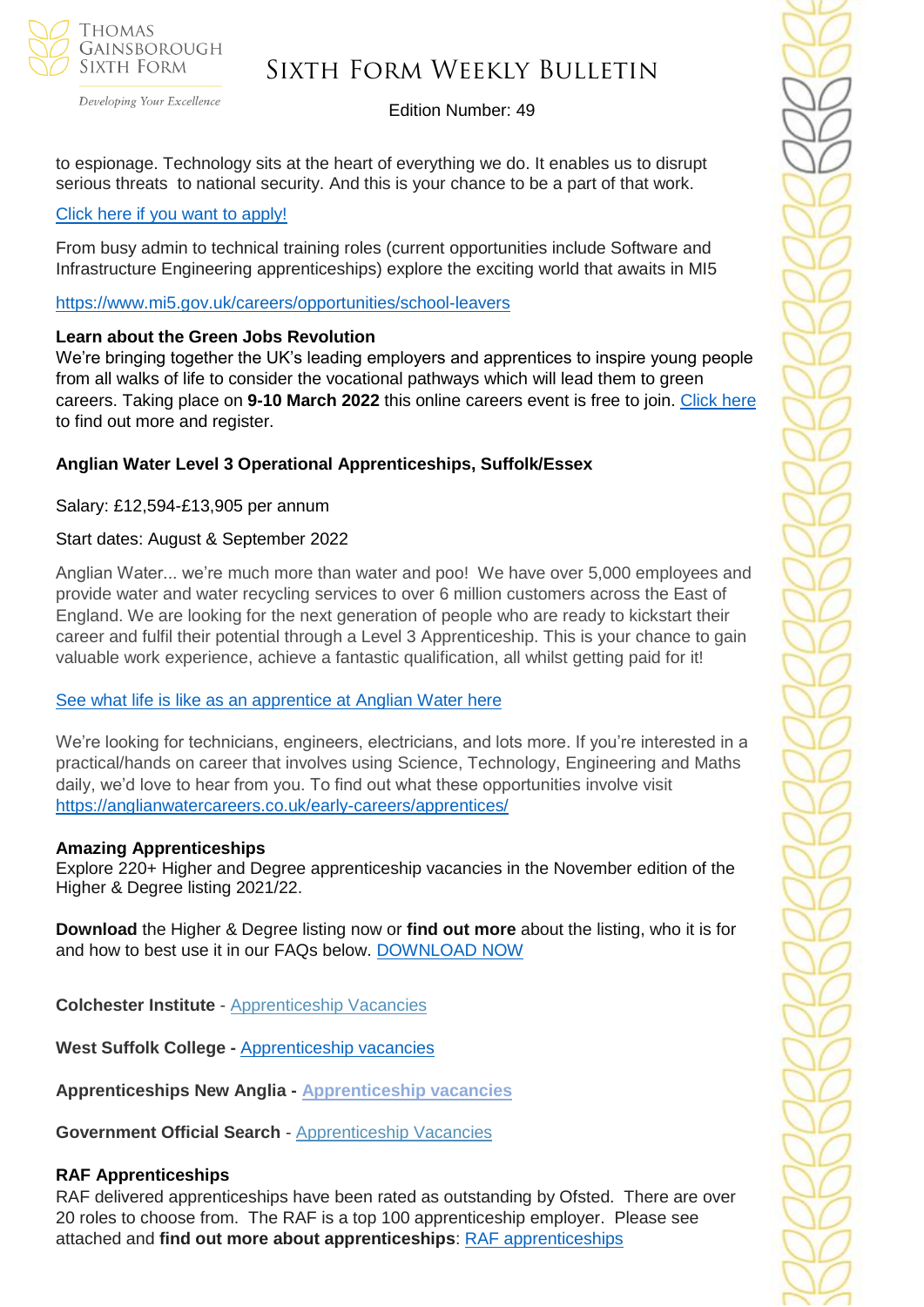

Developing Your Excellence

Edition Number: 49

### **Royal Navy Apprenticeships**

The Royal Navy is a top 100 apprenticeship employer. **Find out about apprenticeships here:** [RN apprenticeships](https://emea01.safelinks.protection.outlook.com/?url=https%3A%2F%2Fwww.royalnavy.mod.uk%2Fcareers%2Flevels-of-entry%2Fapprenticeships%3Fgclid%3DEAIaIQobChMIweOegL_A9QIVEbLVCh0cwgsZEAAYASAAEgKRdPD_BwE%26gclsrc%3Daw.ds&data=04%7C01%7C%7C5109108ec3cc49416da408d9ebb534ac%7C84df9e7fe9f640afb435aaaaaaaaaaaa%7C1%7C0%7C637799986632838206%7CUnknown%7CTWFpbGZsb3d8eyJWIjoiMC4wLjAwMDAiLCJQIjoiV2luMzIiLCJBTiI6Ik1haWwiLCJXVCI6Mn0%3D%7C3000&sdata=3iUqBAmY7e2FIP9AZdHQDXerElShM9IMu8nrXRs25rY%3D&reserved=0)

- Introduction to Royal Navy Apprenticeships: [https://www.youtube.com/watch?v=3e0ISTSlww8](https://emea01.safelinks.protection.outlook.com/?url=https%3A%2F%2Fwww.youtube.com%2Fwatch%3Fv%3D3e0ISTSlww8&data=04%7C01%7C%7C5109108ec3cc49416da408d9ebb534ac%7C84df9e7fe9f640afb435aaaaaaaaaaaa%7C1%7C0%7C637799986632838206%7CUnknown%7CTWFpbGZsb3d8eyJWIjoiMC4wLjAwMDAiLCJQIjoiV2luMzIiLCJBTiI6Ik1haWwiLCJXVCI6Mn0%3D%7C3000&sdata=bObS9LxuGK0QUPjFipc7TpgbhS%2FBOj3jh2A0zMqcpqc%3D&reserved=0)
- Where will a Navy apprenticeship take me? [https://www.youtube.com/watch?v=0EFfubmGQ7w](https://emea01.safelinks.protection.outlook.com/?url=https%3A%2F%2Fwww.youtube.com%2Fwatch%3Fv%3D0EFfubmGQ7w&data=04%7C01%7C%7C5109108ec3cc49416da408d9ebb534ac%7C84df9e7fe9f640afb435aaaaaaaaaaaa%7C1%7C0%7C637799986632838206%7CUnknown%7CTWFpbGZsb3d8eyJWIjoiMC4wLjAwMDAiLCJQIjoiV2luMzIiLCJBTiI6Ik1haWwiLCJXVCI6Mn0%3D%7C3000&sdata=unRpMJbduJcQdr3btz8biYwvP59f4daMiPwJ%2Bi5f1l4%3D&reserved=0)
- Royal Navy questions and answers + what is the difference between a good and bad applicant: [https://www.youtube.com/watch?v=peeWuT\\_w-6k](https://emea01.safelinks.protection.outlook.com/?url=https%3A%2F%2Fwww.youtube.com%2Fwatch%3Fv%3DpeeWuT_w-6k&data=04%7C01%7C%7C5109108ec3cc49416da408d9ebb534ac%7C84df9e7fe9f640afb435aaaaaaaaaaaa%7C1%7C0%7C637799986632838206%7CUnknown%7CTWFpbGZsb3d8eyJWIjoiMC4wLjAwMDAiLCJQIjoiV2luMzIiLCJBTiI6Ik1haWwiLCJXVCI6Mn0%3D%7C3000&sdata=2CZHRBVpKndnzKkDF6KbQ8wW5Z6Iu%2BZZ8Fd1oGR8GtI%3D&reserved=0)
- Royal Navy initial training: [https://www.youtube.com/watch?v=Ss\\_nCPamI5E](https://emea01.safelinks.protection.outlook.com/?url=https%3A%2F%2Fwww.youtube.com%2Fwatch%3Fv%3DSs_nCPamI5E&data=04%7C01%7C%7C5109108ec3cc49416da408d9ebb534ac%7C84df9e7fe9f640afb435aaaaaaaaaaaa%7C1%7C0%7C637799986632838206%7CUnknown%7CTWFpbGZsb3d8eyJWIjoiMC4wLjAwMDAiLCJQIjoiV2luMzIiLCJBTiI6Ik1haWwiLCJXVCI6Mn0%3D%7C3000&sdata=AjVp0aAK2oQdjC%2FQkMw1gViAgihXQxUPXqu65KkTD%2Bg%3D&reserved=0)

### **British Army Apprenticeships**

Find out more about apprenticeships and Army life – info and videos here:

[What I need to know about apprenticeships in the Army -](https://emea01.safelinks.protection.outlook.com/?url=https%3A%2F%2Fapply.army.mod.uk%2Fwhat-we-offer%2Fregular-soldier%2Fapprenticeships-and-skills%3Fgclid%3DEAIaIQobChMI24eTtcTA9QIV5ZBoCR224Q3kEAAYASAAEgJOw_D_BwE%26cid%3Dsemp8317730851%26ef_id%3DEAIaIQobChMI24eTtcTA9QIV5ZBoCR224Q3kEAAYASAAEgJOw_D_BwE%253aG%253as%26s_kwcid%3DAL!8141!3!356143047273!e!!g!!army%2Bapprenticeships%26gclsrc%3Daw.ds&data=04%7C01%7C%7C5109108ec3cc49416da408d9ebb534ac%7C84df9e7fe9f640afb435aaaaaaaaaaaa%7C1%7C0%7C637799986632838206%7CUnknown%7CTWFpbGZsb3d8eyJWIjoiMC4wLjAwMDAiLCJQIjoiV2luMzIiLCJBTiI6Ik1haWwiLCJXVCI6Mn0%3D%7C3000&sdata=ZqD8QVwxA%2BUaYNDhUEGh51KEidvcgWyumZ8S4oiCHmU%3D&reserved=0) skills, info and videos

### **Yojo is back!**

Yojo is an apprenticeships app, created to link young people in Suffolk with vacancies, advice and organisational partners. The app includes:

- Live vacancies
- CV builder
- Interview practice quiz
- Personalised recommendations of career paths based on interests

**Find out more at:** [Yojo App | Made by young people, for young people](https://emea01.safelinks.protection.outlook.com/?url=https%3A%2F%2Fyojoapp.co.uk%2F&data=04%7C01%7C%7C4c6c44ecc3fb4f20ff7908d9db3b3618%7C84df9e7fe9f640afb435aaaaaaaaaaaa%7C1%7C0%7C637781869767483855%7CUnknown%7CTWFpbGZsb3d8eyJWIjoiMC4wLjAwMDAiLCJQIjoiV2luMzIiLCJBTiI6Ik1haWwiLCJXVCI6Mn0%3D%7C3000&sdata=9WtYUB305aPkl6q46VQFnWxhGcaNixIyQ7zb9qHytQc%3D&reserved=0)

### University News

#### **Uni Taster Days**

#### **New on demand university webinars**

The latest webinar releases include introductions to university courses in [Biosciences,](https://www.unitasterdays.com/ondemand/webinar/161/a-guide-to-studying-biosciences-courses-at-university-which-bioscience-course-is-right-for-you-featuring-coventry-university) [Sport,](https://www.unitasterdays.com/ondemand/webinar/160/studying-sport-courses-at-university-which-sport-course-is-right-for-you-a-guide-to-the-key-courses-on-offer-in-the-sport-subject-area-featuring-coventry-university) [Nursing,](https://www.unitasterdays.com/ondemand/webinar/159/a-guide-to-studying-nursing-at-university-and-training-for-a-nursing-career-what-to-expect-application-tips-and-more-featuring-the-university-of-lincoln) [Healthcare,](https://www.unitasterdays.com/ondemand/webinar/158/a-guide-to-studying-healthcare-science-and-ophthalmic-imaging-at-university-featuring-the-university-of-gloucestershire-and-gloucestershire-hospitals-nhs-foundation-trust) [Physiology,](https://www.unitasterdays.com/ondemand/webinar/145/a-guide-to-studying-physiology-at-university-including-what-to-expect-reasons-to-consider-the-subject-area-and-a-careers-overview-featuring-manchester-metropolitan-university) [Dentistry, Veterinary](https://www.unitasterdays.com/ondemand/webinar/151/a-guide-to-studying-dentistry-at-university-including-what-to-expect-a-guide-to-opportunities-in-dentistry-application-tips-and-more-featuring-the-university-of-leeds) Medicine, [Fine Art,](https://www.unitasterdays.com/ondemand/webinar/156/a-guide-to-studying-fine-art-at-university-including-what-to-expect-application-tips-inc-portfolios-and-a-careers-overview-featuring-plymouth-college-of-art) [English](https://www.unitasterdays.com/ondemand/webinar/144/a-guide-to-studying-english-at-university-including-what-to-expect-application-tips-and-future-career-opportunities-featuring-city-university-of-london) and more. These webinars allow students to find out more about what to expect on university courses, why they may wish to consider them, application tips and careers. There are 100's of subject introductions available. [Search all webinars.](https://www.unitasterdays.com/ondemand)

#### **Not sure what to study at university?**

If you are not sure what subject you'd like to study at university and would like to **experience a variety of subjects and universities** this summer, our **virtual Insight into University course** would guarantee this experience - for more information and to apply for the virtual Insight into University course, please visit our website [https://www.etrust.org.uk/insight-into](https://www.etrust.org.uk/insight-into-university)[university](https://www.etrust.org.uk/insight-into-university) and click [here](https://dd233f6a-c442-4437-a8e1-9e42987b6020.filesusr.com/ugd/4517c8_fcb7add322ae4a1eab2156347e1f2442.pdf) for the virtual Insight into University flyer.

### **Applications to the London Interdisciplinary School [\(LIS\)](https://emea01.safelinks.protection.outlook.com/?url=https%3A%2F%2Fschools.tecl.co.uk%2Feducationcompany5lz%2Flz.aspx%3Fp1%3DMuzDU3NjA0MjA1Uzk0NzE6NkYwQjdEMTg3QzdEMTdCODZFRjcxMENBNDUyNEYwN0M%253d-%26CC%3D%26w%3D5511&data=04%7C01%7C%7C39fcd5037de64b1f134108d9db3b46e6%7C84df9e7fe9f640afb435aaaaaaaaaaaa%7C1%7C0%7C637781869903019097%7CUnknown%7CTWFpbGZsb3d8eyJWIjoiMC4wLjAwMDAiLCJQIjoiV2luMzIiLCJBTiI6Ik1haWwiLCJXVCI6Mn0%3D%7C3000&sdata=pgQvu53gpi%2Fe%2F8%2BCNPs9L2gikEtVgERhZ9O0%2FbkIqeQ%3D&reserved=0) are still open!**

Do you:

- Have a passion for the humanities and the sciences?
- Are still undecided about their university course?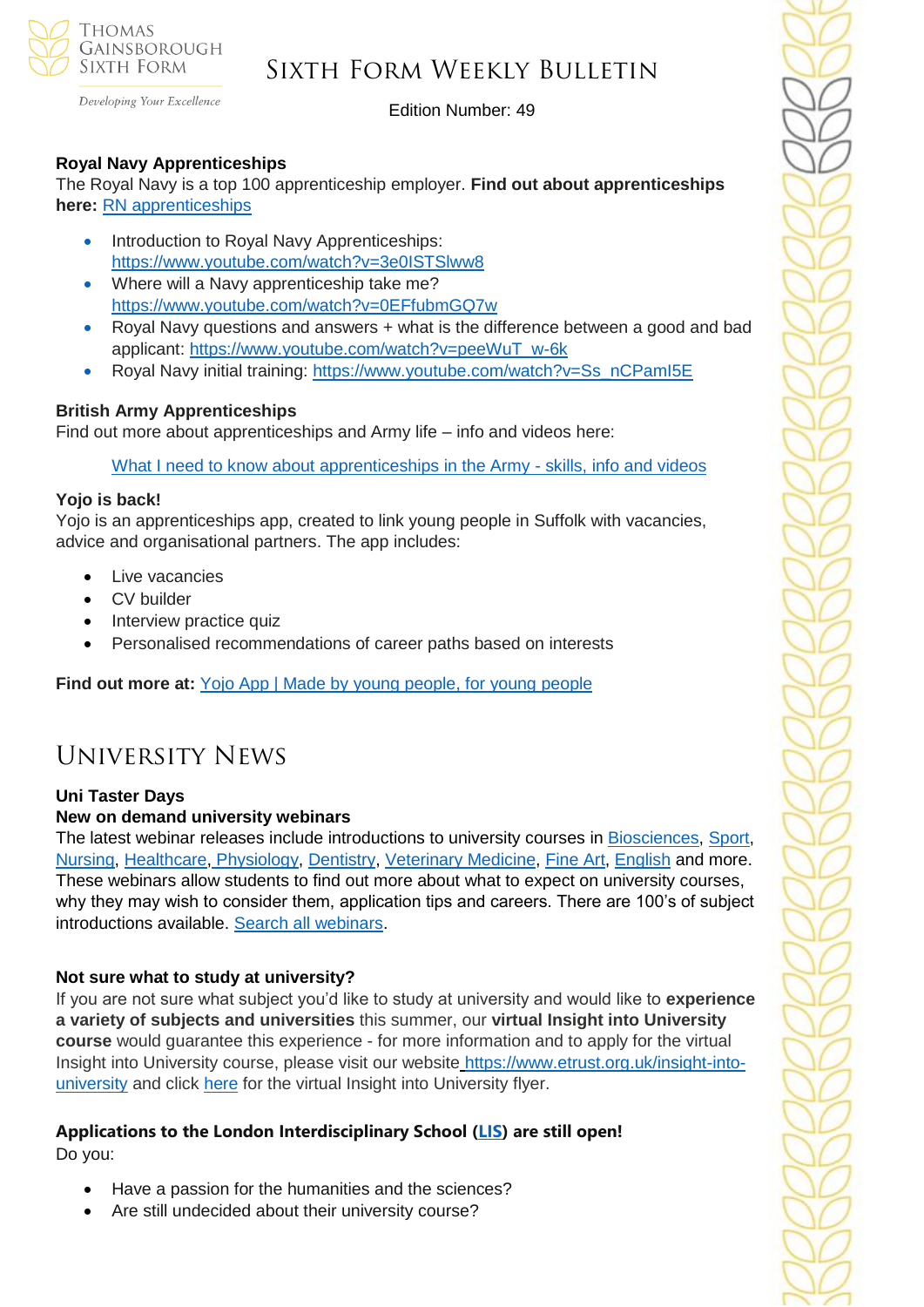

### Sixth Form Weekly Bulletin

Edition Number: 49

Want a course that prepares them with skills for a changing world of work?

We are not on UCAS, which means applications are direct on the [LIS website](https://emea01.safelinks.protection.outlook.com/?url=https%3A%2F%2Fschools.tecl.co.uk%2Feducationcompany5lz%2Flz.aspx%3Fp1%3DMuzDU3NjA0MjA1Uzk0NzE6NkYwQjdEMTg3QzdEMTdCODZFRjcxMENBNDUyNEYwN0M%253d-%26CC%3D%26w%3D8515&data=04%7C01%7C%7C39fcd5037de64b1f134108d9db3b46e6%7C84df9e7fe9f640afb435aaaaaaaaaaaa%7C1%7C0%7C637781869903019097%7CUnknown%7CTWFpbGZsb3d8eyJWIjoiMC4wLjAwMDAiLCJQIjoiV2luMzIiLCJBTiI6Ik1haWwiLCJXVCI6Mn0%3D%7C3000&sdata=8Hlbt%2BgSl0U8BdHh3CK1iY0dZPD2WXrFZ8gatSx1i2Q%3D&reserved=0) and can be another option on top of their UCAS choices. Applicants do not need to submit a personal statement. Instead, we invite all applicants to a Selection Day, regardless of their grade profile. We want to get to know who your students are and their potential to achieve at Higher Education by meeting them!

### **Our final application deadline in 2022 – Friday 8th April**

### **Taster Lectures**

- **February 28 @ 16:30 - 17:00** HE Guidance: Student Finance and Scholarships with UEA (KS5) Find out [more](https://channeltalent.us10.list-manage.com/track/click?u=145837fa6843e0c349598322a&id=8a66d43d48&e=155232616c) »
- **March 1 @ 16:15 - 17:15** insight4me Physical Geography: Natural Hazards with UEA & Glasgow (KS5) [Find out more »](https://emea01.safelinks.protection.outlook.com/?url=https%3A%2F%2Fchanneltalent.us10.list-manage.com%2Ftrack%2Fclick%3Fu%3D145837fa6843e0c349598322a%26id%3D7be4939f4d%26e%3Dba0e9a2959&data=04%7C01%7C%7Ca426435c128b4d1e8eaa08d9ebaf60dd%7C84df9e7fe9f640afb435aaaaaaaaaaaa%7C1%7C0%7C637799960760265646%7CUnknown%7CTWFpbGZsb3d8eyJWIjoiMC4wLjAwMDAiLCJQIjoiV2luMzIiLCJBTiI6Ik1haWwiLCJXVCI6Mn0%3D%7C3000&sdata=Dav7XfbniBgPrLGsO6sLJN9s8Huy1SH6etydegNzSnM%3D&reserved=0)
- **March 3 @ 15:35 - 16:20** HE Guidance: Study Abroad as Part of Your Degree with UEA (KS5) Find out [more](https://channeltalent.us10.list-manage.com/track/click?u=145837fa6843e0c349598322a&id=e5493d6bde&e=155232616c) »
- **March 7 @ 15:35 - 16:20** Film Studies/Graphics: Vertigo Title Sequence & Graphics - Solent University (KS5) [Find out more »](https://emea01.safelinks.protection.outlook.com/?url=https%3A%2F%2Fchanneltalent.us10.list-manage.com%2Ftrack%2Fclick%3Fu%3D145837fa6843e0c349598322a%26id%3D1f7ca06635%26e%3Dba0e9a2959&data=04%7C01%7C%7Ca6d2637371c74bb54e3a08d9ebbb190c%7C84df9e7fe9f640afb435aaaaaaaaaaaa%7C1%7C0%7C637800011102113554%7CUnknown%7CTWFpbGZsb3d8eyJWIjoiMC4wLjAwMDAiLCJQIjoiV2luMzIiLCJBTiI6Ik1haWwiLCJXVCI6Mn0%3D%7C3000&sdata=qbnM65V8Dku9kakcaxkE7wzvuybP%2FIL2MgMLF%2B6dky4%3D&reserved=0)
- **March 8 @ 16:30 - 17:00** HE Guidance: Applying to HE & Making the Most of Sixth Form or College with UEA (KS5) Find out [more](https://channeltalent.us10.list-manage.com/track/click?u=145837fa6843e0c349598322a&id=422871e59f&e=155232616c) »
- **March 8 @ 11:00 - 12:00** insight4me Linguistics: Focus on Child Language Development with Reading (KS5) [Find out more »](https://emea01.safelinks.protection.outlook.com/?url=https%3A%2F%2Fchanneltalent.us10.list-manage.com%2Ftrack%2Fclick%3Fu%3D145837fa6843e0c349598322a%26id%3De9685e096e%26e%3D155232616c&data=04%7C01%7C%7C480b1571c5d44caf8ef208d9eba89a6d%7C84df9e7fe9f640afb435aaaaaaaaaaaa%7C1%7C0%7C637799931648476298%7CUnknown%7CTWFpbGZsb3d8eyJWIjoiMC4wLjAwMDAiLCJQIjoiV2luMzIiLCJBTiI6Ik1haWwiLCJXVCI6Mn0%3D%7C3000&sdata=WTgAdrQkX1lGIoupJ3C9raoBowEDIo0pglPmCG5H8fM%3D&reserved=0)
- **March 15 @ 12:50 - 13:35** HE Guidance: Getting Motivated & Dealing with Anxiety UEA & Buzz Consulting (KS5) Find out [more](https://channeltalent.us10.list-manage.com/track/click?u=145837fa6843e0c349598322a&id=63dd3662e5&e=155232616c) »

#### **UEA Webinars**

- [03 March: Study abroad](https://emea01.safelinks.protection.outlook.com/?url=https%3A%2F%2Fwww.channeltalent.co.uk%2Fevent%2Fhe-guidance-study-abroad-as-part-of-your-degree-with-annie-kay-current-students-from-university-of-east-anglia%2F&data=04%7C01%7C%7C83f95f83e5d24573615008d9e4bd2998%7C84df9e7fe9f640afb435aaaaaaaaaaaa%7C1%7C0%7C637792323367442316%7CUnknown%7CTWFpbGZsb3d8eyJWIjoiMC4wLjAwMDAiLCJQIjoiV2luMzIiLCJBTiI6Ik1haWwiLCJXVCI6Mn0%3D%7C3000&sdata=B77gR9qKdDtIVbWlJ6uHlOw6S%2BuHrZ2Bh%2F7zWOC3IWk%3D&reserved=0) Hear more about how you can incorporate studying in another country as part of your degree. We'll be joined by a UEA student who is currently studying in Mexico!
- [15 March: Getting motivated and dealing with anxiety](https://emea01.safelinks.protection.outlook.com/?url=https%3A%2F%2Fwww.channeltalent.co.uk%2Fevent%2Fhe-guidance-life-skills-for-getting-motivated-dealing-with-anxiety-with-university-of-east-anglia-dr-dominique-thompson-from-buzz-consulting-2%2F&data=04%7C01%7C%7C83f95f83e5d24573615008d9e4bd2998%7C84df9e7fe9f640afb435aaaaaaaaaaaa%7C1%7C0%7C637792323367442316%7CUnknown%7CTWFpbGZsb3d8eyJWIjoiMC4wLjAwMDAiLCJQIjoiV2luMzIiLCJBTiI6Ik1haWwiLCJXVCI6Mn0%3D%7C3000&sdata=LimvKahfg1TmoNHNNcIpJ%2BZOLj5QPSGFj2q4Ss0y2oA%3D&reserved=0) Are you anxious about facing exams? Or struggling to get motivated? In this session, we'll share some practical tips and useful tools you can use to help cope with these issues.

### **Suffolk New College**

Come along to one of our Taster Events -

- Suffolk Rural **12/03/22 9:30am - 12noon**
- Ipswich Campus **05/03/22 9:30am - 12noon**
- On The Coast **12/03/22 9:30am - 12noon**
- Games Design; Art & Design **01/04/22**
- Introduction to Events, Festivals and Travel **01/04/22**
- Hair & Beauty; Catering & Hospitality **29/04/22 and 04/03/22**

**To book your place visit [www.suffolk.ac.uk/tasterevents](http://www.suffolk.ac.uk/tasterevents) | 01473 382200 | info@suffolk.ac.uk** 

**Speakers for Schools Broadcasts**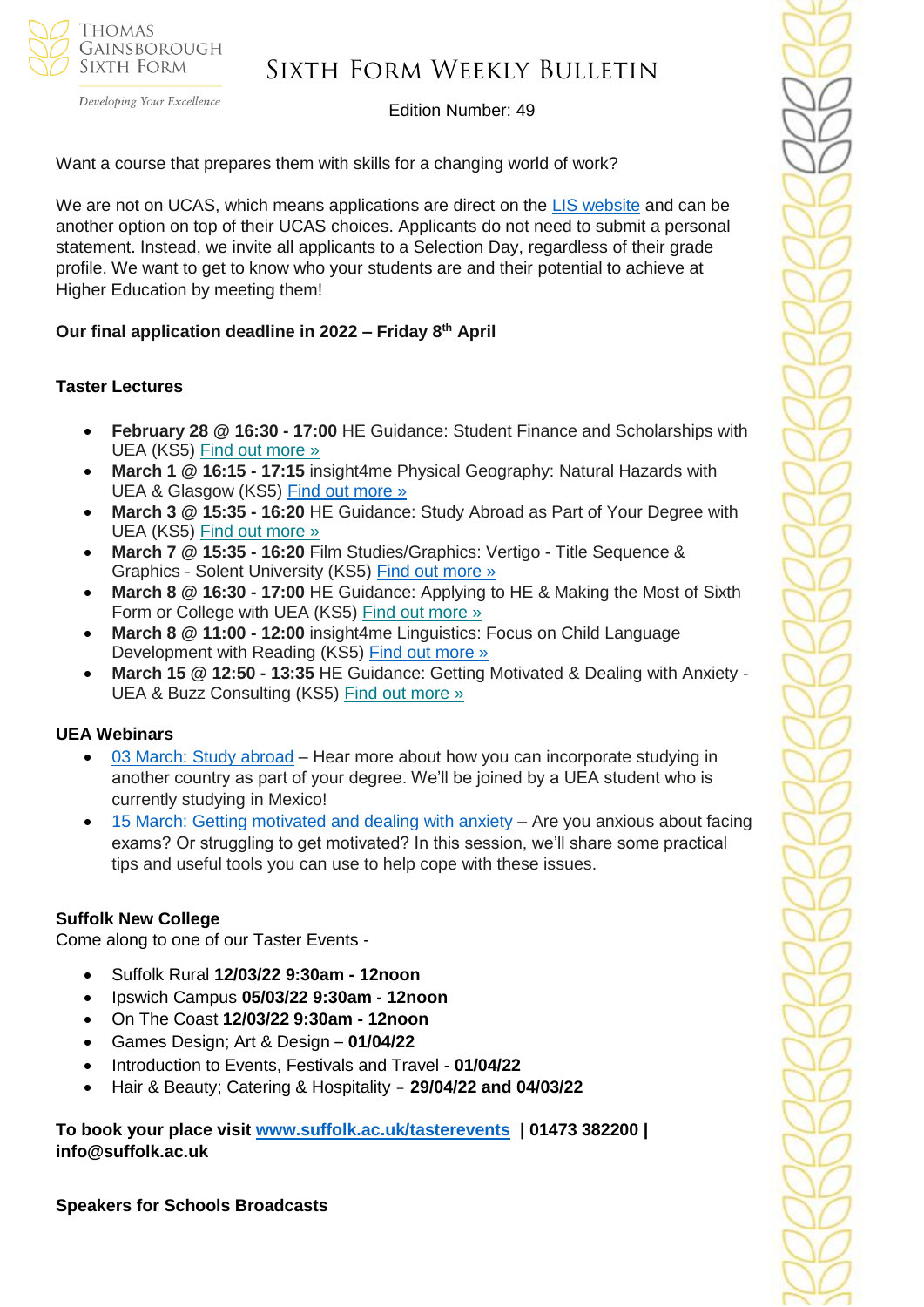

Developing Your Excellence

### Edition Number: 49

### **In collaboration with Penguin Talks: Lewis Gordon, Philosopher and Author** - **Thursday 24th February 2-3pm**

More details to be announced. Click [here](https://emea01.safelinks.protection.outlook.com/?url=https%3A%2F%2Fforms.office.com%2Fr%2FyA4RN8tidB&data=04%7C01%7C%7Ccc49b0041dfb426e905a08d9e6480081%7C84df9e7fe9f640afb435aaaaaaaaaaaa%7C1%7C0%7C637794019213869437%7CUnknown%7CTWFpbGZsb3d8eyJWIjoiMC4wLjAwMDAiLCJQIjoiV2luMzIiLCJBTiI6Ik1haWwiLCJXVCI6Mn0%3D%7C3000&sdata=ZmGcIgzaGT4gaPRzICQjAhApfkIw31M1jyBS10n6e3U%3D&reserved=0) to register

### **Mathew Dunn, CFO, ASOS - Monday 28th February 2-2:45pm**

Do you enjoy working with numbers? Are you interested in a career in Accounting? Join us for a broadcast with Mathew Dunn, Chief Financial Officer, ASOS. Tune in to learn about the role of a CFO and some of the different pathways to working in Finance. Interested in fashion? This broadcast is for you too! Mat will be speaking about some of the different roles at ASOS. Click [here](https://emea01.safelinks.protection.outlook.com/?url=https%3A%2F%2Fforms.office.com%2Fr%2Fd2pv3zEf6W&data=04%7C01%7C%7Ccc49b0041dfb426e905a08d9e6480081%7C84df9e7fe9f640afb435aaaaaaaaaaaa%7C1%7C0%7C637794019213869437%7CUnknown%7CTWFpbGZsb3d8eyJWIjoiMC4wLjAwMDAiLCJQIjoiV2luMzIiLCJBTiI6Ik1haWwiLCJXVCI6Mn0%3D%7C3000&sdata=LGgtQbyQziLicrIdBxeR0vb%2FZlyVCkXnsR1o2vi3x0o%3D&reserved=0) to register

### **Jasmine Whitbread, Chair, Travis Perkins** - **Wednesday 2nd March 2-2:45pm**

What is it like to be the Chair of a FTSE 250 Company? Join us for a broadcast with Jasmine Whitbread, Chair of Travis Perkins ,the UK's largest builders' merchants. Tune in to learn about what helps Jasmine to feel motivated and how she continues to grow and develop as a leader. Click [here](https://emea01.safelinks.protection.outlook.com/?url=https%3A%2F%2Fforms.office.com%2Fr%2F7QNFvvdea7&data=04%7C01%7C%7Ccc49b0041dfb426e905a08d9e6480081%7C84df9e7fe9f640afb435aaaaaaaaaaaa%7C1%7C0%7C637794019213869437%7CUnknown%7CTWFpbGZsb3d8eyJWIjoiMC4wLjAwMDAiLCJQIjoiV2luMzIiLCJBTiI6Ik1haWwiLCJXVCI6Mn0%3D%7C3000&sdata=kQgsvsTg9i%2FjOVkQ4Bg0zvAgtkx0w44q54WyOxyvfmc%3D&reserved=0) to register

### **International Women's Day Broadcast: CeCe Sammy, Vocal Coach & TV Presenter** - **Tuesday 8th March 10-10:45am**

We are looking forward to hosting another broadcast with CeCe Sammy, this time for International Women's Day. CeCe will be speaking about what International Women's Day means to her, how to develop your confidence and the women who inspire her. Click [here](https://emea01.safelinks.protection.outlook.com/?url=https%3A%2F%2Fforms.office.com%2Fr%2FYqfFapgCyZ&data=04%7C01%7C%7Ccc49b0041dfb426e905a08d9e6480081%7C84df9e7fe9f640afb435aaaaaaaaaaaa%7C1%7C0%7C637794019213869437%7CUnknown%7CTWFpbGZsb3d8eyJWIjoiMC4wLjAwMDAiLCJQIjoiV2luMzIiLCJBTiI6Ik1haWwiLCJXVCI6Mn0%3D%7C3000&sdata=sTyERrJthQBQB6Tg778klpM65TbUA7peM%2BXVXa9SaS4%3D&reserved=0) to register

### **International Women's Day Broadcast: Ella d'Amato, Managing Director, Investment and CMO, True & Former Chief Commercial & Marketing Officer, Not on the High Street - Tuesday 8th March 2-2:45pm**

We are excited to welcome back Ella d'Amato for another broadcast. Ella will be joining us on International Women's day to speak about the women who inspire her, the important advice she has been given throughout her life and career, and why it is important to celebrate International Women's day. Ella is looking forward to answering some more of your questions! Click [here](https://emea01.safelinks.protection.outlook.com/?url=https%3A%2F%2Fforms.office.com%2Fr%2FWf5D1mXAh8&data=04%7C01%7C%7Ccc49b0041dfb426e905a08d9e6480081%7C84df9e7fe9f640afb435aaaaaaaaaaaa%7C1%7C0%7C637794019213869437%7CUnknown%7CTWFpbGZsb3d8eyJWIjoiMC4wLjAwMDAiLCJQIjoiV2luMzIiLCJBTiI6Ik1haWwiLCJXVCI6Mn0%3D%7C3000&sdata=g6nyzerKjTx6S1vKK%2BOYPU5Gu24c1YBGy5uCjJTmx1o%3D&reserved=0) to register

### **National Careers Week Broadcast: Hospitality with Joanna Kurowska, Managing Director for UK and Ireland, InterContinental Hotels Group - Wednesday 9th March 10- 10:45am**

Are you interested in working in the hospitality industry? Perhaps you already have experience of working in hospitality and want to learn more about where it could take you in the future? Join us for a broadcast with Joanna Kurowska, who started out working in hotels and has worked her way up to be Managing Director for UK and Ireland, at global organisation IHG Hotels & Resorts. Joanna is excited to share her industry insights with you and answer your questions! Click [here](https://emea01.safelinks.protection.outlook.com/?url=https%3A%2F%2Fforms.office.com%2Fr%2FUxa2KMdLGk&data=04%7C01%7C%7Ccc49b0041dfb426e905a08d9e6480081%7C84df9e7fe9f640afb435aaaaaaaaaaaa%7C1%7C0%7C637794019213869437%7CUnknown%7CTWFpbGZsb3d8eyJWIjoiMC4wLjAwMDAiLCJQIjoiV2luMzIiLCJBTiI6Ik1haWwiLCJXVCI6Mn0%3D%7C3000&sdata=c0%2B5DzhV2sDxGWnF4ymrLQzmC8Z6QzIFP53blrnrWmc%3D&reserved=0) to register

### **National Careers Week Broadcast: Entrepreneurship and Growth Mindset with Oliver Duffy-Lee, Founder, Launch Pad Academy** - **Wednesday 9th March 2-2:45pm**

How do you train a growth mindset? How can having a growth mindset help me at school and in my future career? Join us for a broadcast with Entrepreneur Oliver Duffy-Lee to have your questions about Growth Mindset answered and to find out some of the skills you need to be an Entrepreneur! Click [here](https://emea01.safelinks.protection.outlook.com/?url=https%3A%2F%2Fforms.office.com%2Fr%2Fy8z9CMeN2d&data=04%7C01%7C%7Ccc49b0041dfb426e905a08d9e6480081%7C84df9e7fe9f640afb435aaaaaaaaaaaa%7C1%7C0%7C637794019213869437%7CUnknown%7CTWFpbGZsb3d8eyJWIjoiMC4wLjAwMDAiLCJQIjoiV2luMzIiLCJBTiI6Ik1haWwiLCJXVCI6Mn0%3D%7C3000&sdata=AHQ5k4BfAT8n4nhxoP8NIMhK8JNdGf1PtrH08AZUe8c%3D&reserved=0) to register

### **National Careers Week Broadcast: Careers in Law with Chris Daw, Queen's Counsel (Barrister) at Lincoln House Chambers and Millennium Chambers, author and broadcaster** - **Thursday 10th March 10-10:45am**

Are you interested in a career in Law? Join us for a broadcast with one of the country's